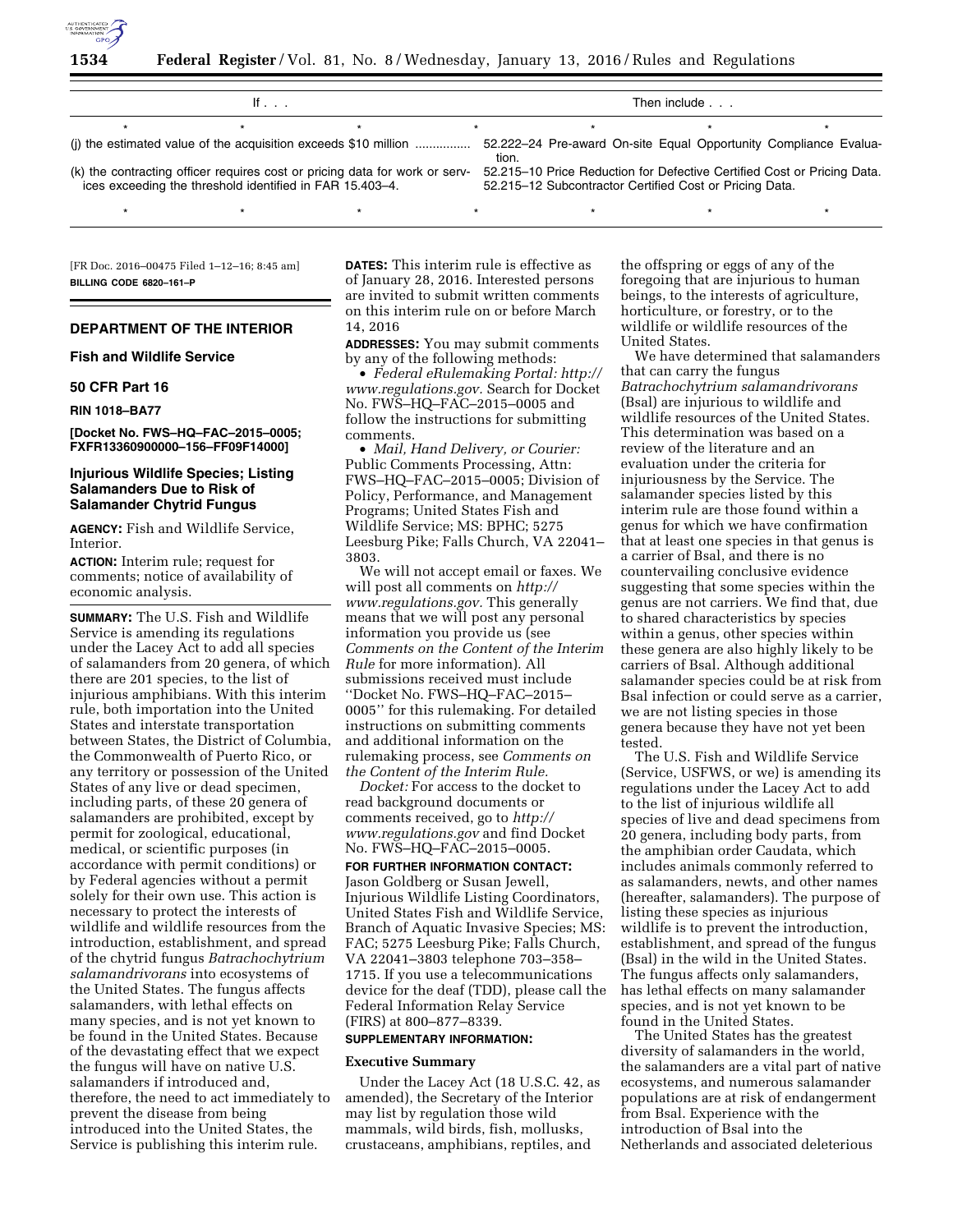effects to native salamanders, along with laboratory research, confirms that Bsal can be introduced and cause substantial and immediate harm in the United States.

A risk assessment conducted by the U.S. Geological Survey concluded that the potential for Bsal introduction into the United States is high, the United States has suitable conditions for Bsal survival, and the consequences of introduction into the United States are expected to be severe and occur across a wide range of the United States. The main pathway for the global spread of Bsal is the international trade in salamanders. The ability and effectiveness of measures to prevent or control Bsal is currently low. Trade in wildlife occurs on a global scale, and amphibians are one of the most commonly traded animals. Therefore, listing the 20 genera will be effective at reducing the likelihood that Bsal enters the United States and presents a threat to native salamander species.

Of the 190 native U.S. salamander species, at least 2 species are lethally vulnerable to Bsal and at least 1 is tolerant of Bsal infection. At least four are resistant to Bsal infection, of which one is expected to be a carrier because Bsal was able to invade the skin of that species long enough to move or transmit the fungus to other salamanders. In addition, researchers have identified a non-native species that is lethally vulnerable to Bsal that is found within a fifth genus that also includes native species. On this basis, the Service finds that at least 67 native species from 5 genera are carriers of Bsal.

Native salamander species that demonstrate limited disease under experimental conditions may demonstrate more severe clinical disease when infection is combined with additional stressors in the wild. We concluded from our analysis that the introduction of Bsal into the United States can cause significant, adverse, population-level effects in native species. As keystone species, loss of salamanders from Bsal infection would have significant impacts on ecosystems, including food webs and nutrient cycling.

All 20 genera of salamanders, plus any new species that may be identified in the future within the genera listed by this interim rule, are found to be injurious. Even if a salamander found to be injurious could not establish a population in the wild, an infected salamander in captivity can still transmit Bsal to native populations if that salamander escapes or if material touching it is disposed of improperly. Bsal is capable of surviving outside of

a host and causing extensive damage to wildlife and wildlife resources, including federally endangered and threatened species. Eradicating Bsal would be extremely difficult once introduced and established, the ability to rehabilitate disturbed ecosystems is expected to be low, and controlling Bsal is not practical. Prophylactic treatments for imports of salamanders to manage Bsal are in development but are not yet fully tested or feasible.

We are amending our regulations under an interim rule and are foregoing a proposed rule. The interim rule will take effect on the date specified above in **DATES**, with public comment to conclude as set forth in **DATES**. Based on public comments received, the interim rule may be revised. If Bsal is introduced into the United States, it is expected to have negative effects on many species of native salamanders. No conclusive evidence exists that suggests that Bsal is found in the United States. Therefore, the opportunity exists to take urgent action now to prevent the introduction of Bsal. Listing 20 genera of salamanders as injurious wildlife is an essential step in helping to keep Bsal out of the United States by preventing introduction of salamanders that serve as carriers of the fungus and are capable of introducing it to the United States. This interim rule lists some species that are currently in trade and some that are not; the focus is on species that are likely carriers of Bsal and capable of transmitting it to the same or other species.

Consistent with the statutory language and congressional intent, it is the Service's longstanding and continued position that the Lacey Act, 18 U.S.C. 42, prohibits both the importation into the United States and all interstate transportation between States, the District of Columbia, the Commonwealth of Puerto Rico, or any territory or possession of the United States, including interstate transportation between States within the Continental United States, of injurious wildlife, regardless of the preliminary injunction decision in *U.S. Association of Reptile Keepers* v. *Jewell,* No. 13– 2007 (D.D.C. May 12, 2015). The Service's interpretation of 18 U.S.C. 42(a)(1) finds support in the plain language of the statute, the Lacey Act's purpose, legislative history, and congressional ratification. First, the statute's use of the disjunctive ''or'' to separate the listed geographic entities indicates that each location has independent significance. Second, Congress enacted the Lacey Act in 1900 for the purpose of, among other things, regulating the introduction of species in

localities, not merely large territories, where they have not previously existed. See 16 U.S.C. 701. Third, the legislative history of Congress's many amendments to the Lacey Act since its enactment in 1900 shows that Congress intended, from the very beginning, for the Service to regulate the interstate shipment of certain injurious wildlife. Finally, recent Congresses have made clear that Congress interprets 18 U.S.C. 42(a)(1) as prohibiting interstate transport of injurious wildlife between the states within the continental United States. In amending § 42(a)(1) to add bighead carp and zebra mussels as injurious wildlife without making other changes to the provision, Congress repeated and ratified the Service's interpretation of the statute as prohibiting all interstate transport of injurious species.

The prohibitions on importation and all interstate transportation are both necessary to prevent the introduction, establishment, and spread of injurious species that threaten human health or the interests of agriculture, horticulture, forestry, or the wildlife or wildlife resources of the United States. By listing the 20 genera as injurious wildlife, both importation and interstate transportation of any live or dead specimen, including parts, is prohibited, except by permit (in accordance with conditions) for zoological, educational, medical, or scientific purposes or by Federal agencies without a permit solely for their own use.

The Service conducted an economic analysis and regulatory flexibility analysis as required under the rulemaking process. The draft economic analysis considers five alternatives: (1) No action; (2) list species that were shown by Martel *et al.* (2014) and other sources to be carriers of Bsal; (3) list all species in genera where there is at least one confirmed carrier and all species in the genus are likely to be a carrier, and there is no countervailing conclusive evidence suggesting that some species within the genus are not carriers; (4) list all salamanders; and (5) require a health certificate stating that the animal being moved is free of Bsal, in lieu of or in addition to listing.

The annual retail sales loss of listing 201 species, based on the 20 genera listed, is estimated to be \$3.9 million, of which \$2.3 million are losses to small businesses. Impacts per small business may be as high as \$453,000 for importers and \$23,000 for domestic breeders. The cost estimate represents the loss of revenue from listing the species to companies or individuals involved in the importation, interstate movement, or final consumer sales of salamanders that are imported and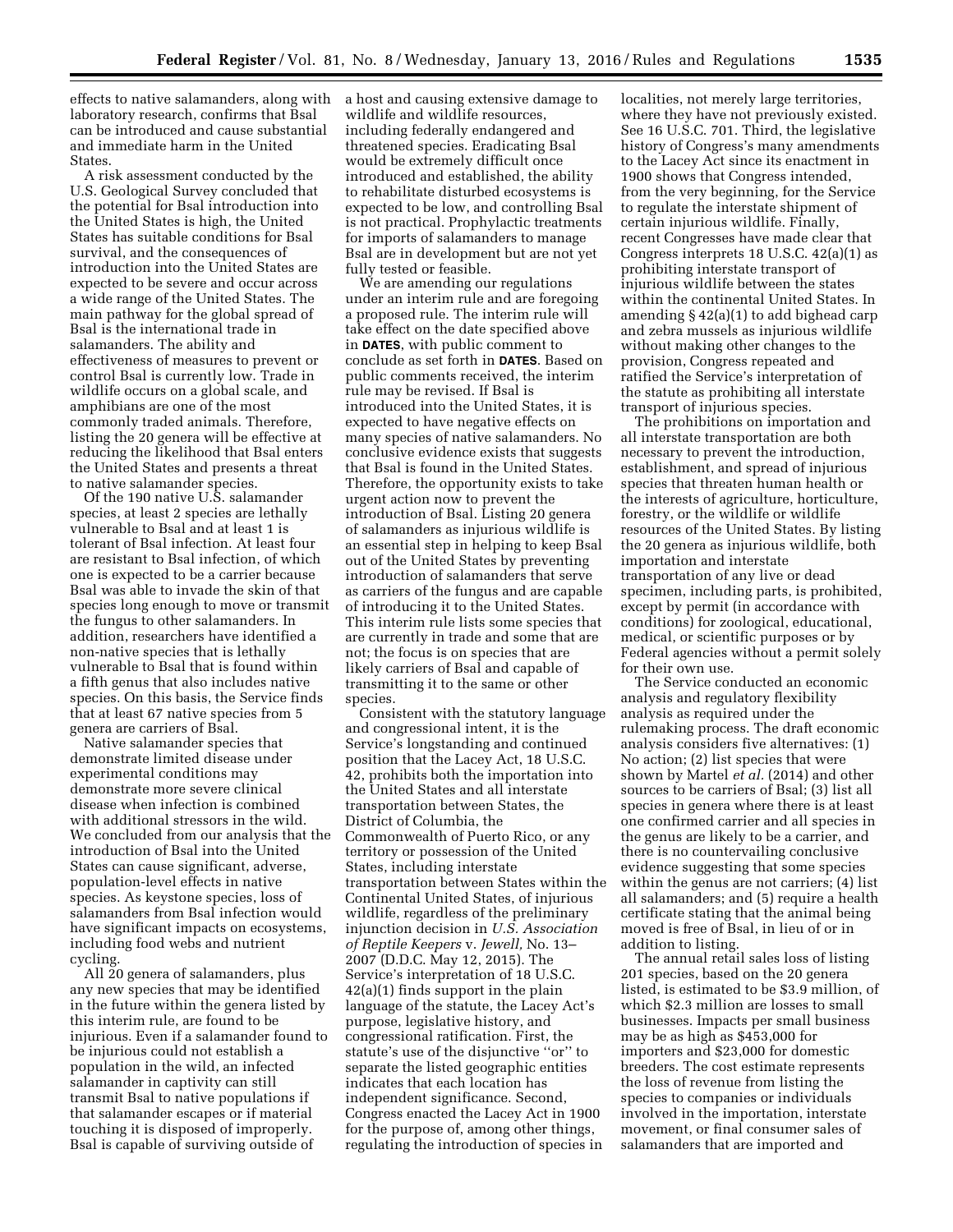moved between States. No significant economic impact on a substantial number of small entities is anticipated. The economic loss including direct, indirect, and induced effects from loss in revenue to pet stores is estimated to be \$10.0 million. Benefits from decreases in risk from Bsal for ecological, commercial, recreational, and non-use values are not quantifiable. The benefits from these additional factors are unknown, but are certainly positive.

From 2004 to 2014, nearly 2.5 million live salamanders of at least 59 species were imported into the United States. The 228,000 average annually imported salamanders are primarily for the pet trade. Fewer than 100 total businesses, institutions, and individuals imported salamanders over this time period (USFWS OLE 2015) for a retail value of \$44 million dollars. Salamander imports and the number of businesses declined during this period, which may lead to an overestimation of the economic losses due to the uncertainty of industry and consumer responses over the time period used. The timeframe of the trade analysis does not make a difference from a biological perspective of risk. Species are being listed regardless of whether they are in trade. The alternatives are based on the level of perceived risk, which is informed by the current state of scientific knowledge.

This interim rule is effective as of the date specified above in **DATES**. Interested persons are invited to submit written comments on this interim rule on or before the date set forth in **DATES**.

# **Background**

## *Purpose of Listing as Injurious*

The purpose of listing the 20 genera of live and dead specimens, including parts, from the order Caudata commonly referred to as salamanders, newts, and other names (hereafter, salamanders) as injurious wildlife is to prevent the accidental or intentional introduction of salamanders into the United States that are expected to serve as carriers of *Batrachochytrium salamandrivorans*  (hereafter, Bsal), a fungus that poses a risk to native species of salamanders. If Bsal is introduced into wild populations of native salamanders, we expect it to cause significant damage to wildlife and the wildlife resources of the United States.

#### *Need for the Interim Rule*

Under the Lacey Act (Act) (18 U.S.C. 42, as amended), the Service, through the Secretary of the Interior, may prescribe by regulation any wild mammals, wild birds, fish, mollusks,

crustaceans, amphibians, reptiles, or the offspring or eggs of any of the foregoing found to be injurious to human beings, to the interests of agriculture, horticulture, forestry, or to wildlife or the wildlife resources of the United States. Salamanders are amphibians, and the Service has the authority to list them under the Lacey Act when it finds that they are injurious to one or more of the statutory interests. We may list species before they are introduced into the United States and, therefore, are able to harm interests of the United States as defined under the Act. We have determined that salamanders that potentially carry Bsal are injurious to wildlife and wildlife resources of the United States. With this interim rule, we are attempting to prevent the introduction and subsequent establishment of the chytrid fungus, Bsal, which is a pathogen capable of causing significant harm to native salamander species and their ecosystems. As described below under *Role of Salamanders in the Ecosystem,*  the benefits that these native salamander species provide to ecosystems in ensuring ecosystem health and stability, and, in turn, the ecosystem services that benefit people, are significant.

Martel *et al.* (2014) and Cunningham *et al.* (2015) (as explained further in Chytridcrisis (2015b)) identified some of the salamander species that can carry Bsal and are at risk from infection. The research tested a limited number of the approximately 681 known species of salamanders that exist worldwide and found that not every species was negatively affected by the fungus. However, the results clearly indicate a severe threat for many species of salamanders that will be negatively affected by this pathogen, including 2 of the 7 species tested that are also native to the United States and were found to be lethally vulnerable to the fungus. Recent research has highlighted concerns of emerging infectious disease of fungal origin that can cause a significant loss in biodiversity and ecosystem services (Fisher *et al.* 2012); Bsal appears to be the latest.

The research results about Bsal and concerns about emerging infectious disease, especially Spitzen-van der Sluijs *et al.* (2013), Martel *et al.* (2013), and Martel *et al.* (2014), have generated a strong response from academia, industry groups, and conservation and other organizations who have written the Service seeking quick and decisive action to ensure Bsal does not have a similar impact on salamander populations that *Batrachochytrium dendrobatidis* (Bd) has had on frogs. We also received a petition from the Center for Biological Diversity and SAVE THE FROGS! on May 18, 2015, to take action to prevent the introduction of Bsal into the United States (Center for Biological Diversity and SAVE THE FROGS! 2015). In response to the scientific findings, letters to the Service, and the petition the Service initiated a review to determine whether salamanders capable of carrying Bsal should be listed as injurious. Based on the Service's genuslevel carrier extrapolation from data obtained from Martel *et al.* (2014), and because Bsal has not been found in the United States (Martel *et al.* 2014; Muletz *et al.* 2014; Bales *et al.* 2015), the opportunity exists to take urgent action to prevent the introduction of Bsal. This action will help safeguard U.S. wildlife and natural resources, while providing time for monitoring and other measures to be developed that may allow safe trade in salamanders to resume later.

We reviewed Bsal and the salamander species that carry this fungus using the Injurious Wildlife Evaluation Criteria, described in more detail as part of this interim rule in *Factors That Contribute to Salamanders Being Considered Injurious,* which the Service developed to evaluate whether a species qualifies as injurious under the Act. The resulting analysis serves as a basis for the Service's regulatory decision regarding injurious wildlife species listings. This interim rule finds that Bsal is a significant threat to the wildlife and wildlife resources of the United States and lists 20 genera of salamanders that we have determined to be injurious because they are likely carriers of Bsal.

Rulemaking under the Act is governed by the Administrative Procedure Act (APA) (5 U.S.C. 551 *et seq.*). The process of issuing a proposed rule, providing the opportunity for public comment, and completing a final rule can take a significant amount of time to complete. During this time, the species proposed for listing are still allowed to be imported and transported, offering increased opportunities for introduction, establishment, and harm. Under section 553(b)(3)(B) of the APA, however, a proposed rule is not required ''when the agency for good cause finds (and incorporates the finding and a brief statement of reasons therefor in the rules issued) that notice and public procedure thereon are impracticable, unnecessary, or contrary to the public interest.'' There is good cause to forgo notice and public comment on a proposed rule in this instance and instead take immediate action in the form of an interim rule to help prevent this fungus from being introduced, established, or spread in the United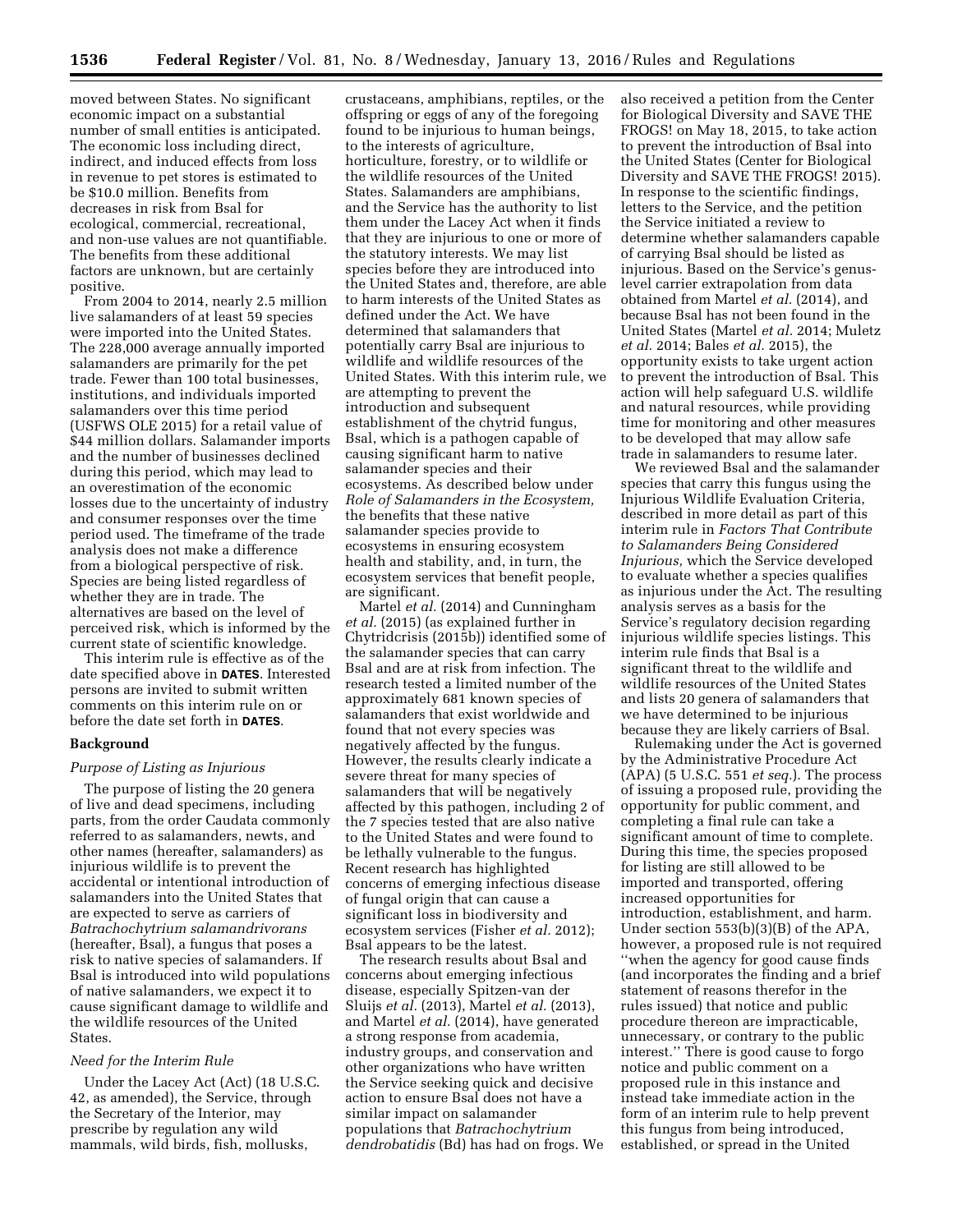States. Providing notice and public comment prior to implementing the injurious wildlife prohibitions would be contrary to the public interest because of the need to take immediate action due to the significant risk from Bsal. For these reasons, we also find good cause in accordance with 5 U.S.C. 553(d)(3) to make the interim rule effective less than 30 days after the date of publication. Due to the significant risk of introduction, establishment, and spread of Bsal in the United States, this interim rule will take effect 15 days after publication in the **Federal Register**. Based on prior experience, a shorterthan-normal effective date will also help reduce the risk that importers will rush to import these species before the listing becomes effective. For example, in the case of snakeheads (Channidae), the Service documented a nearly three-fold increase in the importation of snakeheads after the proposed rule was first announced (67 FR 48855; July 26, 2002) and before the final rule took effect, approximately two months later (67 FR 62202; October 4, 2002). However, we also recognize that an immediate effective date is not practical when live animals may be in transit on the day the interim rule takes effect. A delay of 15 days before the interim rule goes into effect will allow for the reasonable completion of imports and transports already in progress and give wildlife inspectors and other law enforcement officers time to enforce the interim rule.

Experience with the introduction of Bsal into the Netherlands and associated deleterious effects to native salamanders, along with laboratory research, confirms that Bsal can be introduced, establish, and spread and cause substantial and immediate harm in the United States (Spitzen-van der Sluijs *et al.* 2013; Martel *et al.* 2014; Cunningham *et al.* 2015; Chytridcrisis 2015b). The United States leads all other countries in salamander diversity (Partners in Amphibian and Reptile Conservation, Stein and Kutner 2000). Based on scientific evidence, we know that the fungus is lethal to at least 2 salamander species native to the United States. Of the 190 native U.S. species, we find that at least 67 species are carriers and 20 are not carriers. The remaining 103 species have not been evaluated, and many of these species may also be affected by this potentially deadly fungus. While the Service's greatest concern will be for species that are lethally vulnerable to Bsal, salamander species known to be tolerant of or susceptible to Bsal infection under experimental conditions may also

develop clinical disease or increased severity of disease, respectively, when infection is combined with additional stressors in the wild, as has been found for other diseases, including those in amphibians (Wobeser 2007; Kerby *et al.*  2011; Kiesecker 2011).

In the United States, Bsal has either not been introduced, has been introduced but has failed to establish, or is present but has not been positively detected. Although we do not have any conclusive evidence showing that introductions have occurred, history from other pathogens similar to Bsal, such as Bd, however, suggests that the fungus is likely to spread quickly throughout the United States if it is not prevented from being introduced. Moreover, efforts to control or eradicate introduced or established invasive species and manage the costs they incur to society are generally less effective and more expensive and difficult than efforts that prevent establishment (Leung *et al.* 2002; Finnoff *et al.* 2007). Prevention of invasive species is typically the most cost-effective measure to avoid the damage that such species cause (Leung *et al.* 2002; Lodge *et al.* 2006; Keller and Springborn 2014). As noted in the National Invasive Species Management Plan, ''prevention is the first line of defense'' and ''can be the most cost effective approach because once a species becomes widespread, controlling it may require significant and sustained expenditures'' (National Invasive Species Council 2008).

If Bsal has unknowingly been introduced but failed to establish for unknown reasons, it is still important to take action now because additional introductions increase the likelihood of establishment and harm. As more salamanders that can carry Bsal are imported into the United States, the probability increases that one or more of those salamanders, through a phenomenon called propagule pressure or ''introduction effort,'' described in Lockwood *et al.* (2005) as a measure of the number of nonnative individuals released into a region, will give Bsal the opportunity to establish and spread.

Listing the salamanders as injurious will help keep Bsal out of the United States by preventing the importation of salamanders capable of carrying the fungus and serving as the vector of introduction into U.S. ecosystems, thereby causing injurious effects consistent with the Act. Given the expected consequences that Bsal's introduction would have to wildlife and wildlife resources of the United States, we are listing species that we have determined to be injurious. This interim rule lists some species that are currently

in trade as well as some that are not. We have the authority under the Act to list certain species as injurious even if they are not currently in trade or known to exist in the United States.

The salamander species listed by this interim rule are those found within genera for which we have evidence that at least one species in that genus is a carrier of Bsal with no countervailing conclusive evidence that other species in that genus are not carriers. We describe our rationale for this course of action below under *Classification and Status as Carriers.* Our decision-making included the following considerations: All 20 genera of salamanders, plus any new species identified within the genera listed by this interim rule, are found to be injurious because suitable climate exists in parts of the United States to support Bsal; even if a salamander listed by this interim rule could not establish a population in the wild, an infected salamander in captivity (or the water and soil in which it came into contact) can transmit Bsal to native populations; Bsal is capable of causing extensive damage to wildlife and wildlife resources, including federally endangered and threatened species; eradicating Bsal would be extremely difficult once introduced and established; and controlling Bsal is not practical.

Although this interim rule takes effect on the date specified above in **DATES**, it will still provide the public with a period of time to comment on the listing and associated documents. The final rule will contain responses to comments received on the interim rule, state the final decision, and provide the justification for that decision.

#### *Listing Species That Carry Pathogens*

Pathogens are agents such as viruses, bacteria, and fungi that cause diseases in animals and plants. The Service does not have the direct authority under the Act to list pathogens as injurious. We also cannot list or regulate fomites (materials such as water that can transmit pathogens). However, wild mammals, wild birds, fish, mollusks, crustaceans, amphibians, or reptiles that are hosts to pathogens, such as viruses, bacteria, or fungi that cause disease, can be injurious if the likelihood, scope, and severity of effects significantly affect one or more of the interests listed in the Act. Even if the host species cannot establish populations in the wild, it can present significant risk if the pathogen the host is carrying can infect wildlife or wildlife resources or affect human beings or the interests of agriculture, horticulture, or forestry in the United States. Among other impacts, diseases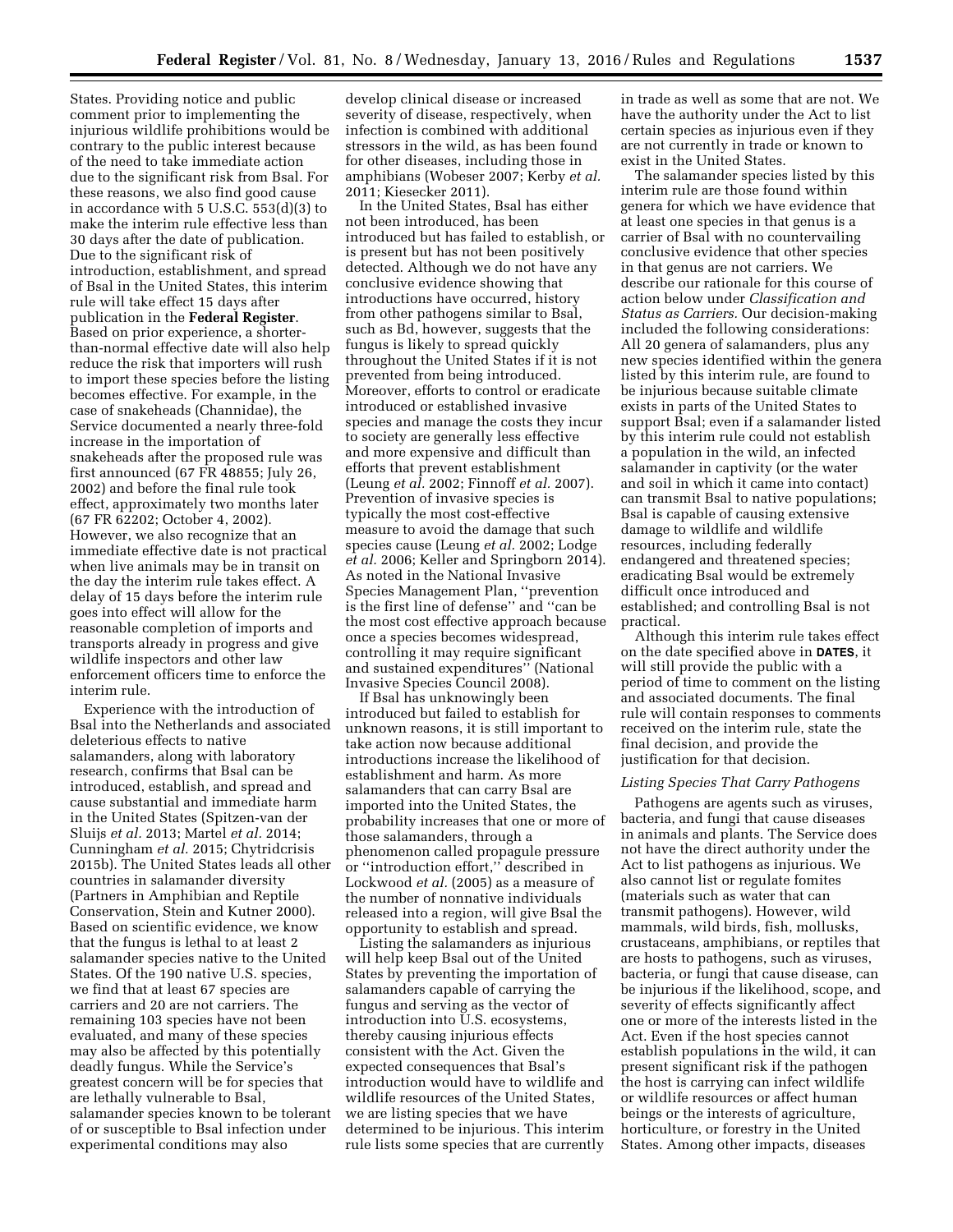caused by introduced pathogens reduce biodiversity (the variety of different types of life on earth) and have been implicated in the local extinction of many animal taxa (Daszak *et al.* 2000).

We have previously listed species under the Act that serve as hosts to pathogens, as in the case of fish in the salmon family Salmonidae (32 FR 20655; December 21, 1967, 33 FR 6827; May 4, 1968, and 58 FR 58976; November 5, 1993). Members of the family Salmonidae (salmon, trout, and char) are not injurious provided they are free from certain pathogens. However, salmon that are alive or are dead and uneviscerated (internal organs have not been removed) without a health certificate declaring that the fish are pathogen free are injurious to wildlife and wildlife resources due to the risk of transmitting pathogens that cause devastating diseases in fish. Although prophylactic treatments for imports of salamanders to manage Bsal are in development, they are not yet fully tested or feasible.

### *Listing and Evaluation Process*

The regulations contained in part 16 of title 50 of the Code of Federal Regulations (CFR) implement the Lacey Act and include the lists of all species determined by the Service or by Congress to be injurious. Under the terms of the Act, the Secretary of the Interior may prescribe by regulation those wild mammals, wild birds, fish, mollusks, crustaceans, amphibians, reptiles, and the offspring or eggs of any of the foregoing that are injurious to humans, to the interests of agriculture, horticulture, or forestry, or to the wildlife or wildlife resources of the United States. The lists of injurious wildlife species are found at 50 CFR 16.11–16.15. Under these regulations, species are added to the lists of injurious wildlife to protect statutorily defined interests from potential and known negative effects. Most species listed have the capacity to establish populations in the wild, spread, and cause harm. However, a species can be listed based solely on its capacity to cause harm. As noted in the previous section, dead, uneviscerated salmonids without a health certificate are not capable of establishing in the United States, but they are injurious because the pathogens they may carry are harmful.

Under the Act, the Service can list species that are nonnative or indigenous to the United States. In the case of an indigenous species, for example, the Service may find that it is injurious because its transport and release into another State outside the species' range

will cause harm to human beings, agricultural or forestry interests, or natural systems. Furthermore, a species does not have to be currently imported or present in the wild in the United States for the Service to list it as injurious. For species not yet imported into the United States, the objective of listing is to prevent that species' importation and likely introduction and possible establishment and spread in the wild, thereby preventing injurious effects consistent with the purposes of the Act. For species that are present in the United States, the Act prevents the further introduction, establishment, or spread of the species by prohibiting interstate transport.

Importation into the United States of an injurious species is prohibited. Transportation between the States, the District of Columbia, the Commonwealth of Puerto Rico, or any territory or possession of the United States of an injurious species is also prohibited. These prohibited activities may be undertaken by permit for zoological, educational, medical, or scientific purposes (in accordance with permit regulations at 50 CFR 16.22), or by Federal agencies without a permit solely for their own use, upon filing a written declaration with the District Director of Customs and the U.S. Fish and Wildlife Service inspector at the port of entry. The Act does not regulate intrastate transport (transport within a State or territory) or possession of injurious species. Any regulations pertaining to the transport or use of these species within a particular State or U.S. territory are the responsibility of that State or territory.

The Service uses criteria, identified below, to evaluate whether a species does or does not qualify as injurious under the Act. The analysis that is developed using these criteria serves as a general basis for the Service's regulatory decision regarding injurious wildlife species listings. Biologists and risk managers within the Service who are knowledgeable about a species that is being evaluated assess both the factors that contribute to and the factors that reduce the likelihood of injuriousness.

(1) Factors that contribute to being considered injurious:

• The likelihood of release or escape; • Potential to survive, become

established, and spread;

• Impacts on wildlife resources or ecosystems through hybridization and competition for food and habitats, habitat degradation and destruction, predation, and pathogen transfer;

• Impacts to threatened and endangered species and their habitats;

• Impacts to human beings, forestry, horticulture, and agriculture; and

• Wildlife or habitat damages that may occur from control measures.

(2) Factors that reduce the likelihood of the species being considered as injurious:

• Ability to prevent escape and establishment;

• Potential to eradicate or manage established populations (for example, making organisms sterile);

• Ability to rehabilitate disturbed ecosystems;

• Ability to prevent or control the spread of pathogens or parasites; and • Any potential ecological benefits to

introduction.

In the case of this interim rule, the issue is not whether a given salamander species is invasive, but rather the role of salamanders in introducing the Bsal fungus into the United States and the scope and severity of effects caused by salamanders that are carriers of Bsal on human beings or the interests of agriculture, horticulture, or forestry, or the wildlife or wildlife resources of the United States.

## **Comments on the Content of the Interim Rule**

We are soliciting public comments and supporting data on the draft economic analysis, the draft regulatory flexibility analysis, and this interim rule to add all species from 20 genera of salamanders to the list of injurious amphibians under the Act. We will review the public comments for the preparation of our final rule. The draft economic analysis and regulatory flexibility analysis and this interim rule will be available on *[http://](http://www.regulations.gov) [www.regulations.gov](http://www.regulations.gov)* under Docket No. FWS–HQ–FAC–2015–0005. You may submit your comments and materials concerning this interim rule by one of the methods listed in **ADDRESSES**. We will not accept comments sent by email or fax or to an address not listed in **ADDRESSES**.

We will post your entire comment including your personal identifying information—on *[http://](http://www.regulations.gov) [www.regulations.gov](http://www.regulations.gov)*. If your written comments provide personal identifying information, you may request at the top of your document that we withhold this information from public review. However, we cannot guarantee that we will be able to do so.

Comments and materials we receive, as well as supporting documentation we used in preparing this interim rule, will be available for public inspection on *<http://www.regulations.gov>* under Docket No. FWS–HQ–FAC–2015–0005, or by appointment, during normal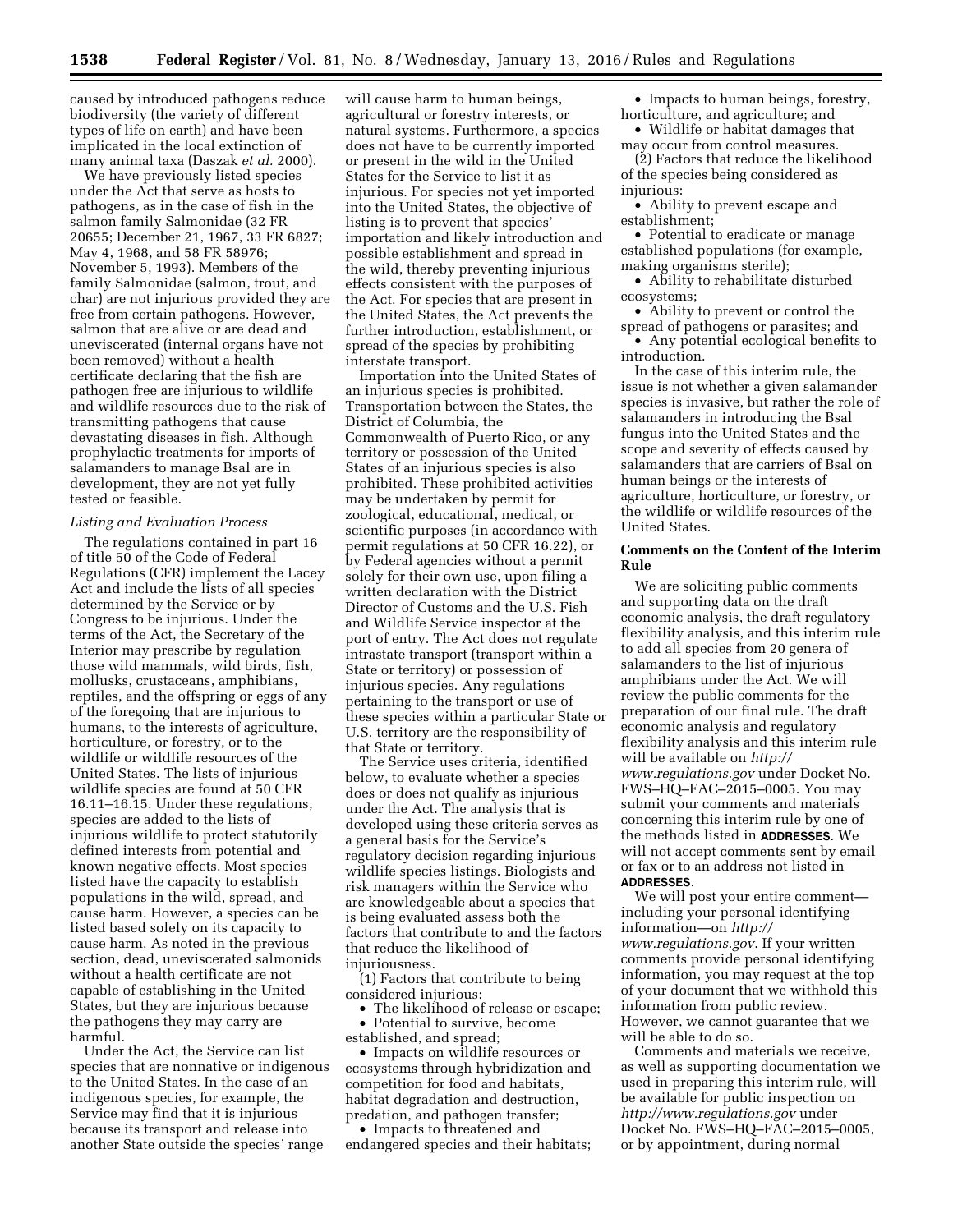business hours at the Service's office in Falls Church, VA (see **FOR FURTHER INFORMATION CONTACT**).

We are soliciting public comments and supporting data to gain additional information, and we specifically seek comment on the following questions:

(1) How many of the species listed by this rule are currently in production for wholesale or retail sale, and in how many and which States?

(2) How many businesses sell one or more of the species listed by this rule?

(3) How many businesses breed one or more of the species?

(4) What species listed as threatened or endangered by one or more States would be affected by the introduction of Bsal?

(5) What provisions in the interim rule should the Service have considered with regard to: (a) The impact of the provision(s) (including any benefits and costs), if any, and (b) what alternatives, if any, the Service should consider, as well as the costs and benefits of those alternatives, paying specific attention to the effect of the rule on small entities?

(6) How could the interim rule be modified to reduce costs or burdens for some or all entities, including small entities, consistent with the Service's requirements? For example, we seek comment on the distinct benefits and costs, both quantitative and qualitative, of (a) the prohibitions on importation and (b) the prohibitions on interstate transport of the species listed by this rule. What are the costs and benefits of the modifications?

(7) Is there any evidence suggesting that Bsal has been introduced into the United States or may have already established?

(8) Are there other pathways for Bsal into the United States that we should address? If so, what are they?

(9) Is there evidence suggesting that any of the species listed by this rule are not carriers of Bsal? If so, what species?

(10) Is there any evidence suggesting that additional species are carriers of Bsal and should be listed by this rule? If so, what species?

(11) Are there methods (such as thermal exposure) that would allow salamanders imported into the United States to be reliably treated to help ensure Bsal is not introduced into the United States, and how could compliance be monitored?

(12) Should the Service add eggs or other reproductive material of listed salamanders to the list of injurious wildlife because they may also carry Bsal?

(13) For the species we are listing, are the scientific and common names the

most appropriate ones accepted by the scientific community?

(14) What are relevant Federal, State, or local rules that may duplicate, overlap, or conflict with the interim rule?

We will also submit the rule for peer review concurrent with public comments. In conducting peer review, we will follow guidance from the Office of Management and Budget ''Final Information Quality Bulletin for Peer Review'' (OMB 2004) and the Service's own guidance.

### **Species Information for Salamanders**

# *Salamander Nomenclature and Taxonomy*

Salamander nomenclature and taxonomy remained relatively unchanged from the 1960s until the 1990s, when advances in DNA sequencing enabled researchers to examine species relationships more closely (Petranka 1998). The Service does not have a uniform policy for taxonomically identifying amphibians. In this interim rule, we use taxonomic nomenclature as described by AmphibiaWeb (*<http://amphibiaweb.org>*) and the Integrated Taxonomic Information System (ITIS) (*[http://](http://www.itis.gov) [www.itis.gov](http://www.itis.gov)*). The system used by AmphibiaWeb represents one of the most widely accepted salamander taxonomic systems in the scientific community because it relies on criteria including, but not limited to, monophyly (common descent from a single ancestor), stability, expertise of scientists, and general acceptance by the amphibian community (Amphibiaweb 2015b). As a Federal resource for taxonomic information, the Service also uses ITIS as an agency resource (ITIS 2015).

The two databases have some differences. For example, AmphibiaWeb contains some species that are not in ITIS. We addressed all species found in either ITIS or AmphibiaWeb for a given genus to avoid confusion over which species we intended to list by this interim rule. We have also used additional resources where necessary to clarify taxonomy, specifically:

• The Kurdistan newt (*Neurergus microspilotus*) is in ITIS but is not in AmphibiaWeb. According to the American Museum of Natural History (AMNH 2015a), it is likely the same species as *N. derjugini;* consequently, we have included both scientific names in 50 CFR 16.14.

• Martel *et al.* (2014) identified the great crested newt (*Triturus cristatus*) as being lethally vulnerable to Bsal. Another species in the genus, *T. vittatus* 

(no common name), appears in the U.S. Fish and Wildlife Service's Office of Law Enforcement's (USFWS OLE) Law Enforcement Management Information System (LEMIS) data (USFWS OLE 2015). LEMIS is an electronic database utilized by all Service law enforcement offices, including Service Conservation Officers, Wildlife Inspectors, Refuge Officers, and Special Agents. LEMIS serves as the portal in which all Service wildlife violations are documented and intelligence is gathered and shared between law enforcement offices across the country. LEMIS also serves as the conduit for all declared (lawful) imports and exports of wildlife and wildlife products and the database of all wildlife trade data in the United States, both legal and illegal. *T. vittatus* does not appear in ITIS or AmphibiaWeb but is listed in AMNH (2015b). Because it appears in LEMIS data, we are including it in 50 CFR 16.14 as a species under the same genus, even though that species does not appear in either ITIS or AmphibiaWeb.

• LEMIS also includes the species *Triturus hongkongensis* (no common name), even though it is not a valid scientific name in ITIS or AmphibiaWeb. The name may be confused with *Paramesotriton hongkongensis* (no common name) due to its similarity.

• As a result, even though sources such as AmphibiaWeb state that there are approximately 679 species of salamanders (AmphibiaWeb 2015c), for purposes of this interim rule, we have identified approximately 681 species.

• *Hynobius fuca* and *H. fucus* appear to be the same species (Taiwan lesser salamander) (AMNH 2015c); we have included both of these names in 50 CFR 16.14.

• *Speleomantes strinatii* is a synonym for *Hydromantes strinatii* (Nanjappa, pers. comm.; Caudata Culture 2015b), of which the French cave salamander or Strinati's cave salamander are common names; we have included all of these names in 50 CFR 16.14.

In this interim rule, when we refer to salamanders, we include a variety of animals from the order Caudata, including those commonly referred to as salamanders and newts. Other common names, such as mudpuppy, also exist for certain animals in Caudata.

#### *Salamander Biology*

Salamanders belong to the class Amphibia, a group of cold-blooded animals with a spinal column. The word ''amphibian'' is derived from the fact that most of the species spend part of their lives in water and part on land. The class Amphibia also includes frogs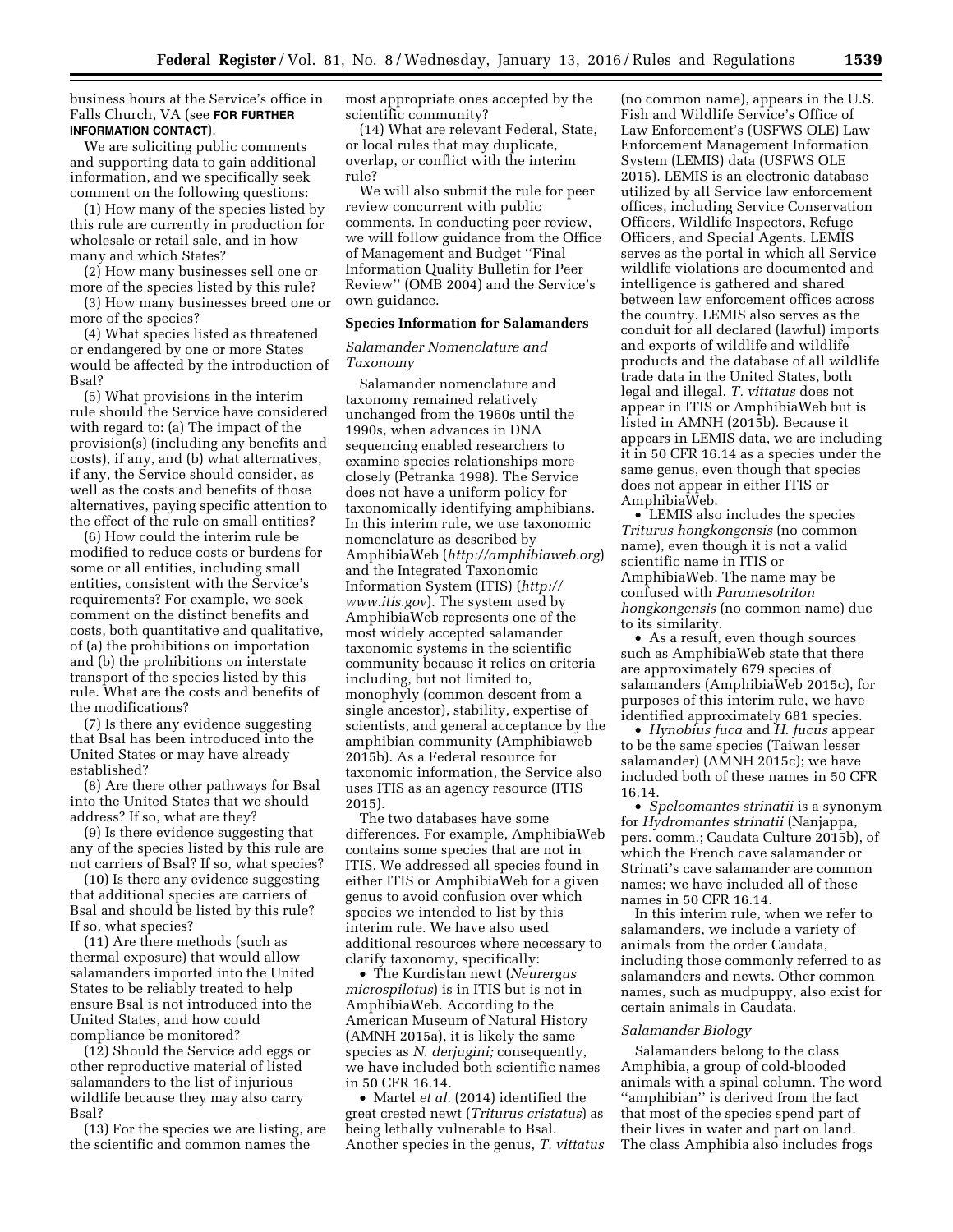and toads, which have legs but no tails as adults, and caecilians, which have tails but no legs. Morphologically, salamanders are characterized by their relatively large, vertically flattened tails, two front and two hind legs that are approximately the same size (Petranka 1998), and skin with glands that can be either rough or smooth (Stebbins and Cohen 1997). Salamanders range in length from around 4 centimeters (1.5 inches) to over 1.5 meters (5 feet) (Stebbins and Cohen 1997).

Salamanders can live for long periods, but documented lifespans vary. Larger salamanders tend to live longer than smaller ones, and with proper care, salamanders in captivity frequently live longer than those in the wild (Duellman and Trueb 1986). Records for captive animals range from 5 years for most plethodontids to 55 years for the Japanese giant salamander (*Andrias japonicus*) (Duellman and Trueb 1986). The Olm or blind cave salamander (*Proteus anguinus*), which lives in caves in southern Europe, has been documented living for at least 48 years in the wild, with an estimated lifespan of more than 100 years (Live Science 2015).

Salamanders are carnivorous and eat a wide variety of prey, depending on habitat and the stage of their life cycle. Terrestrial salamanders eat earthworms, insect eggs, and other small invertebrates, while aquatic salamanders eat all of these in addition to small fish, aquatic insects, and other amphibians. Some salamander larvae can also be omnivorous and eat both plants and animals.

Many salamanders have unique structural features, including costal grooves (grooves on the sides of the body that increase skin surface area for water absorption and transport) and nasolabial grooves (vertical slits between the nostril and upper lip used for sensing chemical stimuli in the environment), that can be used to differentiate between salamander species (Petranka 1998). Important features for identifying salamanders include head shape and size, fin shape and color, gill morphology, color patterns, number of toes, size, body shape, tooth patterns, and number of costal grooves. Some species appear similar. For example, similarity of appearance within the family Salamandridae can make it difficult to differentiate between species, requiring close inspection of small physical characteristics.

Salamanders occupy a wide range of habitats, including streams, trees, land (including forests, grasslands, and rocky slopes), underground, and caves

(Amphibiaweb 2015a). Salamanders are cryptic (difficult to find) partly because they occupy moist, cool places, such as underneath logs and between rock crevices on land or under rocks and logs in the water.

Salamander courtship between males and females is regulated by chemicals that are released from specialized glands in the skin. Most salamanders reproduce by laying eggs in water with two exceptions: members of family Plethodontidae lay their eggs on land, and the European species known as the alpine salamander (*Salamandra atra*) gives birth to live young (Stebbins and Cohen 1997). Eggs are surrounded by a protective jelly or membrane that keeps them from drying out. Almost all species of salamanders breed during specific seasons, and the length of time between mating and egg-laying varies considerably between species (Petranka 1998). Species that lay aquatic eggs place them in either streams or ponds, and species that lay their eggs on land choose hidden places, such as underground burrows, decaying logs, and moist rock crevices (Petranka 1998).

One example of a species that spends most of its life on land, but that moves to aquatic areas to breed, is the California tiger salamander (*Ambystoma californiense*). During winter rains, this species migrates across land to aquatic pools, such as cattle tanks and ephemeral pools, for breeding purposes. At the breeding pools, individuals come in contact with each other, even though they may not come in contact with each other during most of the rest of their lives on land (Barry and Shaffer 1994).

## *Habitat Conditions and Native Range of U.S. Salamanders*

With more native salamander species than any other country in the world, the United States is a salamander diversity hotspot (Partners in Amphibian and Reptile Conservation 2015; Stein and Kutner 2015). Salamanders are widespread in the United States. (Caudata Culture 2015a; U.S. National Park Service 2015). Areas of particularly high salamander diversity include the southeastern United States, with large numbers of plethodontid salamanders in the southern Appalachian Mountains (Richgels *et al.* in review).

Salamanders in the United States occupy a wide range of habitats, including streams, trees, land (including forests, grasslands, and rocky slopes), underground, and caves (Amphibiaweb 2015a). These locations are most conducive to the relatively cool, moist conditions under which both salamanders and Bsal thrive (Duellman and Trueb 1986; Piotrowski *et al.* 2004;

Blooi *et al.* 2015a). Central and North American salamanders as a group are active at average temperatures of 11 °C (52 °F) to 20 °C (68 °F) (Duellman and Trueb 1986), fully encompassing the optimum temperature for Bsal growth as described below under *Climate Tolerance.* Most salamanders require some amount of constant moisture, either for respiration, as in the lungless family Plethodontidae, or for temperature regulation (Duellman and Trueb 1986).

Twenty species, subspecies, or populations of U.S. salamanders from six genera are currently listed as endangered or threatened under the Endangered Species Act of 1973, as amended (16 U.S.C. 1531 *et seq.*) (ESA). An additional three species (three genera) are candidates for listing (U.S. Fish and Wildlife Service 2015). The specific vulnerability and carrier status of these species to Bsal is described below in *Vulnerability and Carrier Status of Threatened and Endangered Species*.

Of the 190 salamander species native to the United States, we find that at least 67 species in 5 genera and in 3 families are capable of being carriers of Bsal: Salamandridae, Sirenidae, and Plethodontidae. In North America, species in the family Salamandridae occur on the west coast of the United States and Canada from southern California to southeastern Alaska, and much of the eastern half of the United States and extreme southeastern Canada (Amphibiaweb 2015a; Caudata Culture 2015a). Members of the family Sirendidae occur throughout the southeastern Atlantic and Gulf of Mexico coastal plains and the Mississippi River Valley (Leja 2005) (lesser siren (*Siren intermedia*)) and in the Atlantic coastal plains from south Florida to Virginia (greater siren (*Siren lacertina*)) (Hendricks 2005). The distribution of salamanders of the family Plethodontidae in the western hemisphere is from southern Canada to Bolivia and Brazil, except for members of the genus *Hydromantes,* which occur in California (Amphibiaweb 2015a, Caudata Culture 2015a).

#### *Role of Salamanders in the Ecosystem*

Salamanders play important roles in ecosystem function and as indicators of ecosystem health and stability (Davic and Welsh 2004). For example, salamanders of family Plethodontidae have life-history characteristics that make them exceptional indicators of forest health (Welsh and Droege 2001).

In forests, salamanders are also among the most abundant vertebrates. Despite the relatively small size of most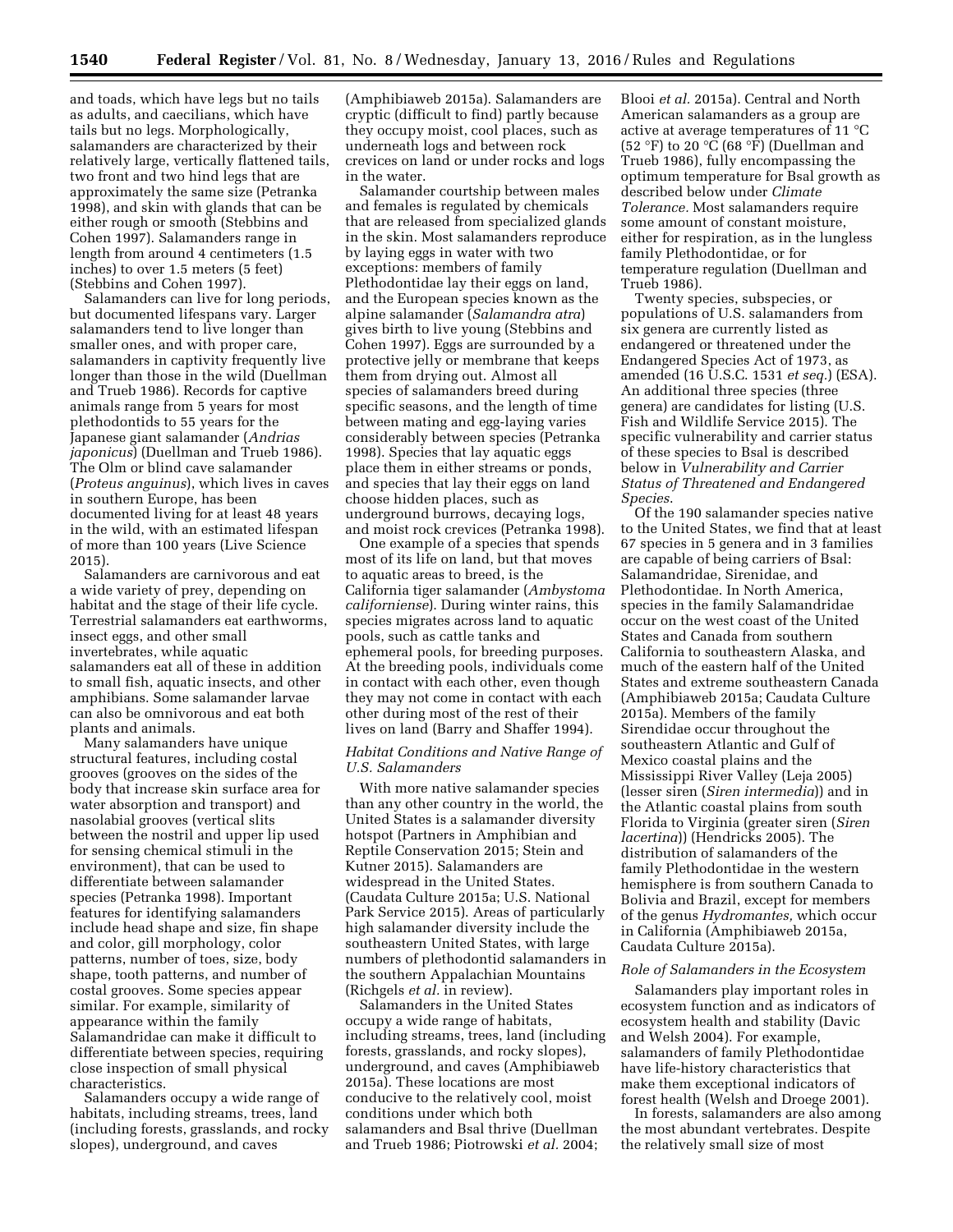salamanders compared to most other native vertebrates, this sheer abundance contributes to a significant amount of biomass in the ecosystem, and, therefore, salamanders make significant contributions to nutrient cycling and transport (Burton and Likens 1975). For example, Ambystomatid salamanders can make significant contributions to energy and nutrient transport in forest ecosystems (Regester *et al.* 2006) and in pond ecosystems (Holomuzki *et al.*  1994). By consuming arthropods (insects and related invertebrates) that would otherwise release carbon dioxide into the atmosphere by decomposing leaf litter in forests, salamanders reduce carbon emissions from leaf litter decomposition, which has implications for the global carbon cycle (Wyman 1998; Best and Welsh 2014). Salamanders that live underground also contribute to soil dynamics by creating, modifying, and otherwise regulating the systems of underground burrows in which they live (Davic and Welsh 2004).

In vernal pond communities, *Ambystoma* species are the top predators and, therefore, control the abundance of aquatic invertebrates and other amphibians (Petranka 1998). The high numbers of many amphibians, including salamanders, in some ecosystems also provide a substantial source of prey for other vertebrates in the ecosystem (Harper *et al.* 2008; Davic and Welsh 2004); therefore, other native species that prey on salamanders can also be affected by disease-related declines.

## **Species Information for Bsal**

### *General Description of Chytrid Fungus*

In drawing some of our conclusions about the effects of Bsal on U.S. wildlife and wildlife resources, the Service has used Bd as a surrogate. Considerably more is known about Bd than Bsal due to its discovery and description more than 15 years ago (Berger *et al.* 1998, Longcore *et al.* 1999), while Bsal was discovered 2 years ago (Martel *et al.*  2013). The severe effects that Bd, a species closely related to Bsal, has had on amphibian populations, has raised additional alarm about the expected consequences of a Bsal introduction and the need to take immediate action under an interim rule. The two risk assessments of Bsal that have been conducted both used Bd in determining the risk of Bsal based on transmission, spread, and population-level effects (Richgels *et al.* in review; Stephen *et al.*  2015).

Until Bsal was discovered, the fungal disease chytridiomycosis was thought to be caused by a single species of

pathogenic fungus, Bd, which was the only chytridiomycete taxon known to parasitize vertebrate hosts (Longcore 1999; Johnson and Speare 2003). Bd has been implicated in the decline and extinction of amphibian species at the global scale (Berger *et al.* 1998; Daszak *et al.* 2003; Lips *et al.* 2006; Walker *et al.* 2008; Vredenburg *et al.* 2010; Cheng *et al.* 2011). Bd has been found on every continent except Antarctica, and it is known to have affected more than 500 species of amphibians, including all orders of amphibians (frogs, salamanders, and caecilians) worldwide (Chytridcrisis 2015a; Fisher *et al.* 2009; Olson *et al.* 2013).

Bsal came to the attention of the scientific community only recently. Spitzen-van der Sluijs *et al.* (2013) observed a 96 percent decline in fire salamanders (*Salamandra salamandra*) in the Netherlands but was ''unable to attribute this to any known cause of amphibian decline, such as chytridiomycosis [at the time, thought only to be caused by Bd], ranavirus or habitat degradation.'' Martel *et al.*  (2013) later identified the cause of the salamander decline in the Netherlands as a newly described species of fungus now known as Bsal. Their work confirmed that Bsal is related to Bd and is also capable of causing chytridiomycosis. Analysis of a broad range of representative chytrid fungi show that Bsal represents a previously undescribed species that shares early evolutionary origins with the pathogenic fungus Bd (Martel *et al.*  2013). Until Bsal was discovered, Bd was the only species from that phylum known to infect vertebrates.

While Bd has been found in North America, Bsal has not yet been found in North America, and the two fungi do not have the same effects on the same animals. As the authors noted, ''Chytridiomycosis has resulted in the serious decline and extinction of [more than] 200 species of amphibians worldwide and poses the greatest threat to biodiversity of any known disease \* \* \*. We [have discovered] a second \* \* \* chytrid pathogen, [Bsal], that causes lethal skin infections in salamanders \* \* \*. Our finding provides another explanation for the phenomenon of amphibian biodiversity loss that is emblematic of the current global biodiversity crisis.'' The natural host ranges of Bsal remain unknown, but so far it has been found only in salamanders and appears capable of causing lethal chytridiomycosis only in

salamanders (Martel *et al.* 2014).

#### *How the Fungus Affects Salamanders*

The ''salamandrivorans'' in *Batrachochytrium salamandrivorans*  translates to ''salamandereating'' and accurately describes the effects of the fungus on salamanders. Bsal infects the skin of amphibians but not deeper tissues or internal organs (Berger 2004; Martel *et al.* 2013). The cells of the fungus (thalli) embed themselves in the skin cells of the salamander, thereby causing erosive lesions.

Lesions consist of sores on the skin that erode and ulcerate, with secondary bacterial infection occurring after the sores appear (Martel *et al.* 2013), although many of the salamanders reported at the beginning of the European Bsal outbreak seemed to lack obvious external lesions (Spitzen-van der Sluijs *et al.* 2013). Experimental infections of fire salamanders in the laboratory caused death 12 to 18 days after exposure, with the same clinical signs and pathological lesions found in the European outbreak (Martel *et al.*  2013). Martel *et al.* (2013) found that infected fire salamanders developed shallow skin lesions and deep ulcerations all over the body, and became anorexic, apathetic, and suffered from neurological signs including a loss of voluntary movement and muscle coordination. Death occurred within 7 days of clinical signs first appearing in species with lethal vulnerability.

Bsal does not appear to affect reproductive tissue, such as eggs or gametes. Using Bd for comparison, Bd requires keratin, a structural component of organisms found in amphibian skin, which is not found in salamander eggs or gametes (Berger 1998).

#### *Climate Tolerance*

Temperature has a significant impact on the growth and disease development of Bsal in salamanders (Martel *et al.*  2014). Bsal appears to prefer a temperature range for growth and infection of 10–15 °C (50–59 °F) (Blooi *et al.* 2015a; Stephen *et al.* 2015, Martel *et al.* 2013). Bsal has shown some growth in temperatures as low as 5 °C (41 °F) and dies at 25 °C (77 °F) and above (Martel *et al.* 2013). In a laboratory study, salamanders were most easily infected by Bsal at temperatures of 15 °C (59 °F) and 20 °C (68 °F), while Bsal growth was inhibited at 25 °C (77 °F) (Blooi *et al.* 2015a). The same temperature response was also observed for Bsal raised in culture (Blooi *et al.* 2015a).

This experimental data suggests that salamanders living at lower temperatures are more at risk to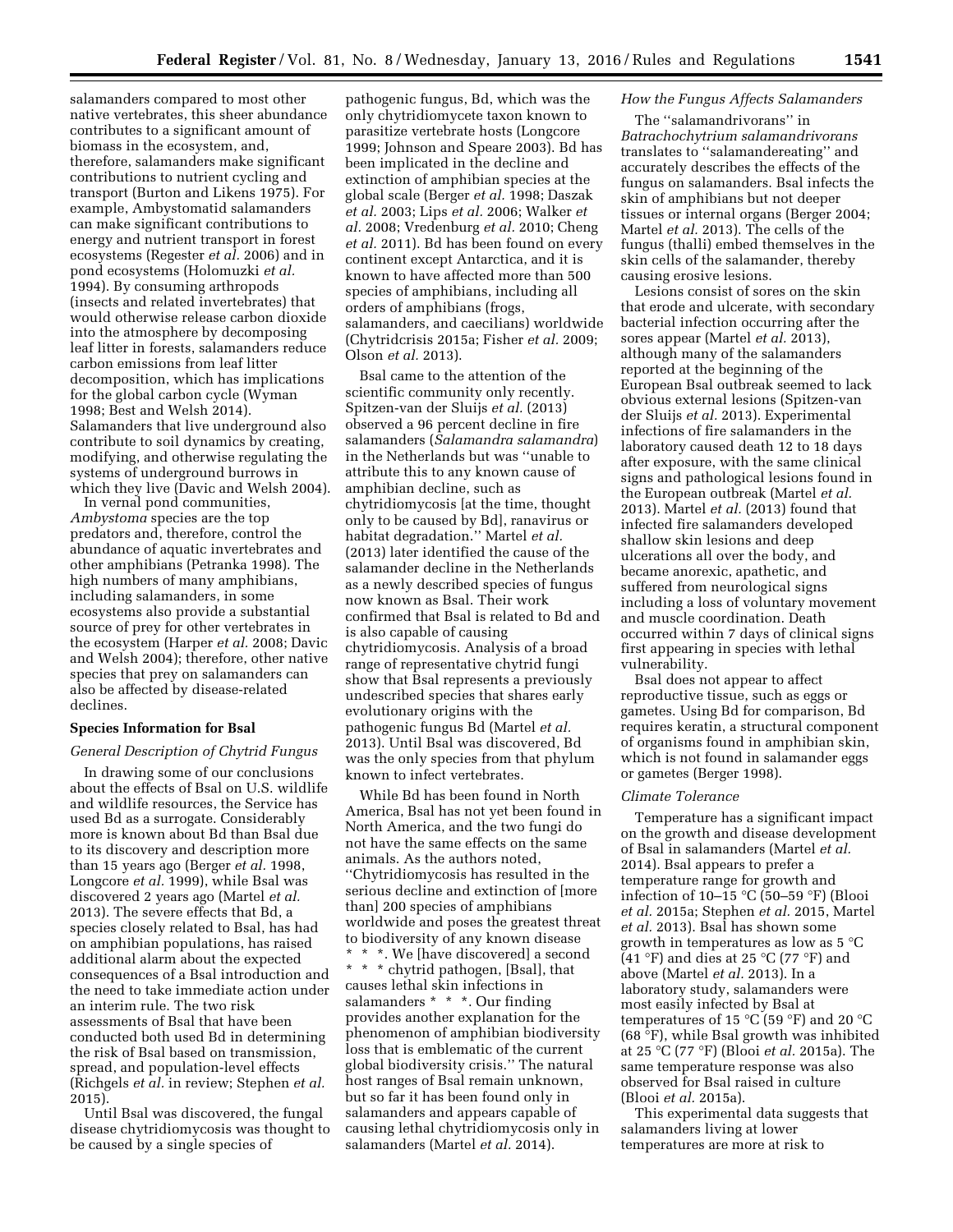infection by Bsal. Animals that survive at temperatures above the optimal range for fungal growth are likely to be at reduced risk to infection. However, the average temperature ranges of North and Central American salamander species is from 11  $\mathrm{C}$  (52  $\mathrm{F}$ ) to 20  $\mathrm{C}$  (68  $\mathrm{F}$ ) (Duellman and Trueb 1986; the citation does not separate North and Central American data), so salamanders regularly reaching 25  $^{\circ}$ C (77  $^{\circ}$ F) in the natural environment is uncommon. Bales *et al.* (2015) noted that the native salamander species, and by extension ecosystems, most at risk from a Bsal introduction would likely be those that occupy similar thermal ranges as the European fire salamander (Bales *et al.*  2015).

## *Ecology and Habitat Preferences*

The chytrid fungus Bd can live outside of a host and requires water to disperse because it reproduces asexually by forming motile zoospores; preliminary studies of Bsal indicate that similar modes of survival and transmission are highly likely (Longcore 1999; Martel *et al.* 2013). As the threat assessment by Stephen *et al.* 2015) noted, ''Bd is known to remain viable for several days to weeks in water (Johnson and Speare 2013) and moist organic matter (Johnson and Speare 2003), even in the absence of nutrients. It is likely that Bsal can also survive in moist environments, independent of an amphibian host.''

## *Environmental Conditions Needed To Survive*

The transmission and ecology of Bsal in the wild is likely to be similar to Bd based on the close taxonomic relationship between the species, their structural similarities, and their comparable pathophysiology (Martel *et al.* 2013, Stephen *et al.* (2015). Johnson and Speare (2003) reported that Bd can survive in tap water and deionized water for up to 3 and 4 weeks, respectively, and up to 7 weeks in lake water. Bsal is also likely to survive in moist environments independent of an amphibian host. While we do not have information on the response of Bsal to desiccation, Bd is highly impacted by drying and can survive desiccation for no more than 1 hour in the laboratory (Garmyn *et al.* 2012); Bsal would likely respond in a similar way. Bsal appears to be adapted to temperatures and humidity conditions most conducive to salamander survival, thus supporting the hypothesis that the pathogen coevolved with salamanders in the part of the world from which it is endemic, most likely in Asia (Martel *et al.* 2014).

## **Population- and Ecosystem-Level Effects of Bsal**

#### *Population-Level Effects*

Several pathogens, including Bsal, Bd, ranaviruses, and *Saprolegnia* sp. (water molds), have caused significant population-level declines in a range of amphibian species, and disease is thought to be a major driver of global amphibian decline (Bosch *et al.* 2001; Martel *et al.* 2013; Daszak *et al.* 2003). Disease poses a greater risk to small, isolated populations as well as those with decreased genetic diversity (Smith *et al.* 2008). Within the United States, diseases have been cited as contributing factors in the listing or recovery of several native amphibian species under the ESA. Examples include Bd in the Ozark hellbender (*Cryptobranchus alleganiensis bishopi*) (76 FR 61956, October 6, 2011), an undiagnosed disease in Sonora tiger salamanders (*Ambystoma tigrinum stebbinsi*) (62 FR 665, January 6, 1997), and Bd in the mountain yellow-legged frog (*Rana muscosa*) (82 FR 24256, April 29, 2014; Vredenburg *et al.* 2010).

As noted above in *General Description of Fungus,* Bsal is the most recently discovered pathogen associated with population-level amphibian declines, including a 96 percent reduction in Dutch populations of the European fire salamander between 2010–2013 (Spitzen-van der Sluijs *et al.*  2013; Martel *et al.* 2013). Due to the overall sensitivity of amphibian populations to disease; a history of adverse, population-level effects in native amphibians; a direct association between Bsal and the decline of at least one European salamander population; and the adverse effects of some native salamanders to Bsal under experimental conditions, we conclude that the introduction of Bsal into the United States would cause significant, adverse, population-level effects in a number of native species.

#### *Ecosystem-Level Effects*

The preferred temperature range of Bsal can help predict those ecosystems that are at greatest risk should Bsal be introduced into the United States (Stephen *et al.* 2015). The native salamander species, and by extension ecosystems, most at risk from a Bsal introduction would likely be those that occupy similar thermal ranges as the European fire salamander (Bales *et al.*  2015).

Salamanders are important parts of the ecosystems in which they occur. Salamanders are often the most abundant vertebrates in terrestrial forest and riparian (the banks of watercourses)

ecosystems, where they may compose a total biomass greater than or equal to birds or small mammals (Davic and Welsh 2004). This means that, despite their small size, the total weight of all salamanders in a given area may be more than the combined total weight of all birds or all small mammals. Because of their abundance under normal circumstances, salamanders are important prey species themselves and are energy sources for higher predators (Davic and Welsh 2004), including fish, reptiles, birds, and mammals.

Salamanders may be the dominant predator in headwater streams and ephemeral waterbodies where fish are absent (Davic and Welsh 2004). Within some food webs, salamanders are considered keystone predators due to their control of invertebrate prey populations and their resulting regulation of detritus decomposition and nutrient cycling (Davic and Welsh 2004). By definition, keystone species are those that occupy niches that affect ecosystems and have little functional overlap with other species (Davic and Welsh 2004). Therefore, loss of these keystone species would result in significant ecosystem-level change.

In addition to their roles in food webs and nutrient cycling, salamanders participate in a number of interspecific (between species) ecological relationships. Salamander species interact with one another through competition and predation to control the composition of their assemblages (taxonomically related species that occur within the same geographic community) (Davic and Welsh 2004; Fauth *et al.* 1996). Frequently, a single species is dominant within a given assemblage, particularly in terrestrial habitats, but which species dominates varies by location and ecosystem (Davic and Welsh 2004). We find that ecosystems where the dominant salamander species is vulnerable to lethal or susceptible infections with Bsal would be at risk from an introduction of this pathogen.

Salamanders also interact with invertebrate species in other ecologically important ways. Semiaquatic salamander species can move mollusks and shrimp eggs between waterbodies during their migrations, allowing these invertebrates to inhabit new areas (Davic and Welsh 2004). Additionally, one species of salamander, the mudpuppy (*Necturus maculosus*), is a required host for developing stages of the salamander mussel (*Simpsonaias ambigua*), a native, freshwater mollusk for which a positive 90-day finding has been made under the Endangered Species Act of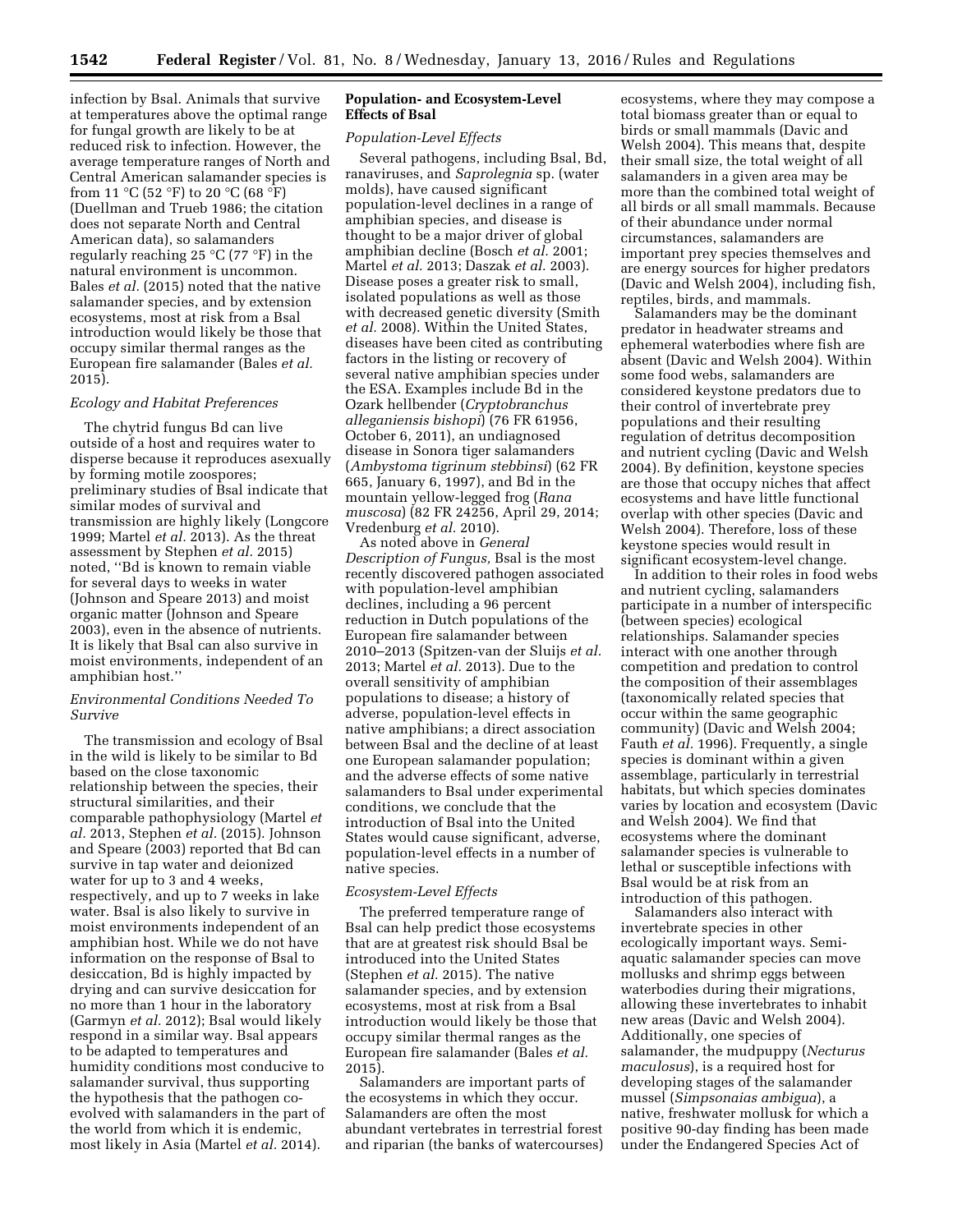1973, as amended (16 U.S.C. 1531 *et seq.*) (76 FR 59836; September 27, 2011) (Davic and Welsh 2004; Gangloff and Folkerts 2006; United States Fish and Wildlife Service 2015b, United States Fish and Wildlife Service 2015c). We conclude that invertebrate species that depend on salamanders for aspects of their life cycle or ecology are likely to be adversely affected if their host species declines in response to a Bsal introduction.

#### **Invasiveness of Salamanders and Bsal**

# *Invasiveness of Salamanders*

Some salamanders have the ability to invade new environments in which they are not native. Globally, 90 percent of salamander introductions have occurred through intentional releases (Tingley *et al.* 2010). As of 2010, salamanders comprised 22 percent of all recorded amphibian introductions, with the highest number of salamander introductions (15) from the family Salamandridae, followed by salamanders from the families Ambystomatidae (4), Cryptobranchidae (2), and Proteidae (2) (Tingley *et al.*  2010).

Nonnative salamander introductions have been documented in the United States. As described below under *Likelihood of Release or Escape,* the United States Geological Survey (USGS) Nonindigenous Aquatic Species database has U.S. records for 14 salamander species that have been observed outside their native range. Of those, 11 are native to the United States but were discovered outside of their native ranges, and 3 (Japanese newt (also called the Japanese fire-bellied newt, *Cynops pyrrhogaster*), Oriental fire belly newt (also called the Oriental fire-bellied newt, *Cynops orientalis*), and the spotless stout newt (*Pachytriton labiatus*)) are exotic species from outside the United States (USGS 2015). In Florida, the Oriental fire belly newt and spotless stout newt, which are native to China (family Salamandridae), have been found in the wild near an animal importer's facility, either as the result of intentional releases or escapes from enclosures (Krysko *et al.* 2011).

Other invasions have been attributed to the use and subsequent release of salamanders used as fishing bait. Surveys of anglers have indicated that they routinely release salamanders into the areas where they fish, which includes areas that are not part of the salamander's native U.S. habitats, suggesting that animals are routinely moved long distances (Picco and Collins 2008). Furthermore, Picco and Collins (2008) found that salamanders sold as

bait were highly infected with both ranavirus and Bd, thereby increasing the likelihood of disease transmission into new areas of the United States through the act of fishing.

# *Invasiveness and Transmission of Bsal*

As noted above under *General Description of Fungus,* Europe has been experiencing a severe decline in wild fire salamander populations in the Netherlands (Spitzen-van der Sluijs *et al.* 2013). This decline is so significant that fire salamander populations are facing local extinction in the Netherlands, though other populations throughout Europe appear to be stable (AmphibiaWeb 2015c). A sharp decline in numbers has been observed since 2010, despite the species being listed as endangered on the Netherlands Red List, and at population levels that were thought to be stable. This enigmatic decline was not attributed to any known cause of amphibian decline, such as chytridiomycosis due to Bd, ranavirus, or habitat degradation. In late 2013, Bsal was isolated from infected fire salamanders in the Netherlands (Martel *et al.* 2013).

Martel *et al.* (2014) later established the highly pathogenic nature of this new chytrid fungus. Molecular testing found Bsal in specimens collected from the wild (though none from North America) and even in an archival (museum) sample that was 150 years old (Martel *et al.* 2014). A wide variety of salamanders are negatively affected by the pathogen, but frogs, toads, and caecilians do not appear to be (Martel *et al.* 2014). The pathogenic nature of the fungus and its ability to infect a wide variety of salamanders, as described below in *Classification and Status as Carriers,* definitively demonstrate an invasive threat to salamanders in the United States.

In Bd, the ability of the pathogen to be transmitted between individuals is dependent upon the density of populations (Rachowicz and Briggs 2007) and the presence of a vector that can carry the disease to uninfected populations (Greenspan *et al.* 2012); we expect the same for Bsal. Experiments have shown that Bsal can be transmitted from one species to another when the species come into contact (Martel *et al.*  2014).

Salamanders that breed in ponds and temporary wetlands are often explosive breeders, meaning that hundreds to multiple thousands of individuals will reproduce at the same time (Gill 1978), creating dense numbers of individuals and increasing opportunities for the pathogen to spread. Pathogens are also likely to be transmitted by salamander

species that travel long distances for breeding and dispersal migrations, such as those that exhibit a metapopulation structure (Bancroft *et al.* 2011). A metapopulation is a group of discrete breeding populations of the same species (Gill 1978). For example, within salamander metapopulations, California tiger salamanders (*Ambystoma californiense*) have been documented traveling up to 1.2 miles (1.9 kilometers) from upland habitat to aquatic breeding sites (USFWS 2000), and newts travel many kilometers to breeding sites (Gill 1978).

Salamander species that have abundant populations with widespread distributions can also contribute to the spread of Bsal because of the increased likelihood that they will come in close contact with other salamanders that could then become infected. Salamanders that can carry Bsal from one place to another are more likely to do so if they have a broad range where they will come in contact with other members of the same species (for abundant distributions) or other species (for widespread distributions). Species with broad distributions are adapted to a wide range of environmental conditions that are more likely to overlap with habitat suitable for Bsal as well as habitat suitable for that species, providing increased opportunities for Bsal to spread.

For example, the rough-skinned newt (*Taricha granulosa*) has a wide range along the West Coast from Alaska to California, and the eastern newt (*Notophthalmus viridescens*) ranges widely across the eastern United States, occurring in 34 States (Amphibiaweb 2015a). Both species have had lethal responses with laboratory infections of Bsal (Martel *et al.* 2014), and both are capable of carrying Bsal. In addition to its broad range, *N. viridescens* also migrates long distances; this species will frequently travel many kilometers to migrate to new ponds (Gill 1978), further increasing the risk of this species spreading Bsal.

#### **Pathway Analysis**

#### *Introduction Pathways*

The main pathway for the global spread of Bsal is the international trade in salamanders (Martel *et al.* 2014). The introduction of Bsal into mainland Europe is linked with the commercial trade of Asian salamanders (*Cynops*  spp.) from East Asia, particularly Thailand, Vietnam, and Japan (Martel *et al.* 2014). As described above in *How the Fungus Affects Salamanders,* eggs and gametes are not expected to be pathways. However, salamanders that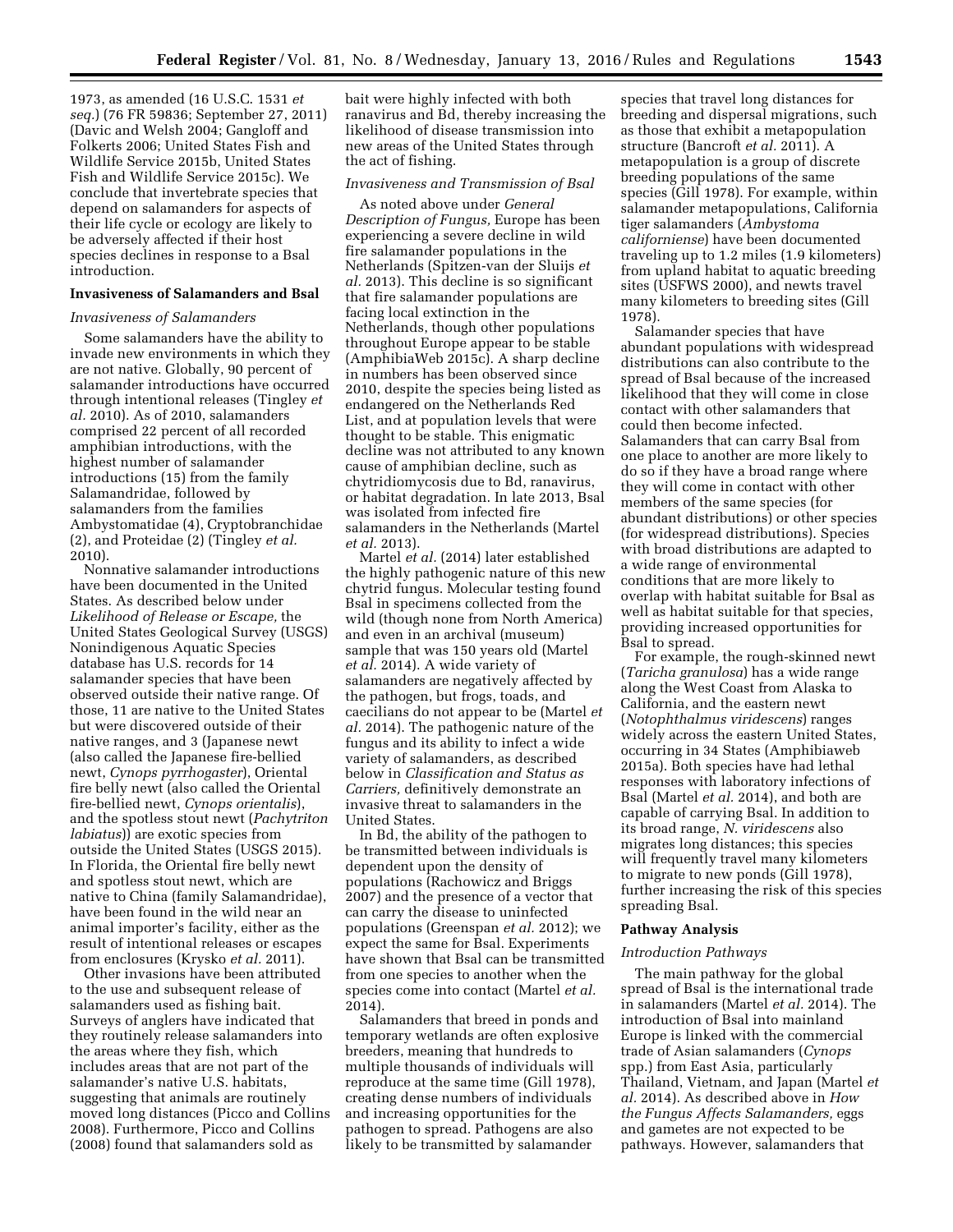have been identified as carriers, whether live or dead, are expected to transmit Bsal through their skin, which contains keratin. We are also concerned that any salamanders that are infected and lethally vulnerable may die in transport and continue to carry Bsal into the United States. As such, we also expect dead salamanders and body parts to be a pathway.

Individual amphibians in trade are often transported in containers with many other individuals of the same species or with many other species that can all be from different sources. These conditions are highly conducive to pathogen transmission and dispersal. Pathogens can transfer from host to host in crowded conditions, and crowded conditions create stress on animals that can reduce amphibian hosts' natural ability to ward off infections (Rowley *et al.* 2007, Rachowicz *et al.* 2005, Rollins-Smith *et al.* 2011).

Bsal can also be introduced into the environment through the improper disposal of contaminated water or other materials used to transport salamanders. As described above under *Environmental Conditions Needed to Survive,* the fungus can likely persist in such materials independent of whether a salamander is present. Water and other materials have served as fomites to introduce other similar pathogens into the environment. For example, Bd has been found in water used to transport amphibians that were traded in Hong Kong (Kolby *et al.* 2014). As the authors noted, ''[T]he abundance of aquatic amphibian species traded by Hong Kong . . ., prolonged environmental persistence of infectious . . . Bd particles, and employment of trade activities that neither disinfect water nor safely dispose of deceased animals creates an ideal pathway for disease transmission to native Hong Kong amphibians.''

Drawing on this evidence, the primary pathway for the entry of salamanders that are hosts of Bsal into the United States is through the international commercial wildlife trade. Overall, 99.9 percent of salamander importation into the United States is for commercial purposes (USFWS OLE 2015). From 2010 to 2014, salamanders were imported through 14 ports of entry into the United States; the 3 ports of entry with the largest numbers of imported salamanders were Los Angeles (California), Tampa (Florida), and New York (New York) (Richgels *et al.* in review). After import, many of the salamanders are transported to animal wholesalers, who then transport the salamanders to pet retailers.

The most likely pathway of a salamander that is a host to Bsal into the United States would include a pet store or online retailer. Individuals would purchase the salamander from a pet store (or online retailer) and keep it in captivity as a pet. Many amphibians and reptiles first kept as pets are released by their owners into the wild either intentionally or accidentally (Kraus 2009, Krysko *et al.* 2011). For example, owners may no longer be able to care for their pets or an animal may escape its enclosure. In addition to the risk from a release of an infected pet salamander into the wild, the water that is used to house an infected pet in captivity would feasibly contain Bsal zoospores. As a result, the discharge of untreated water used to house infected, captive animals could be a pathway for releasing infective zoospores into the environment and exposing native salamanders to Bsal (Stephen *et al.*  2015).

## *International Trade in Salamanders*

Trade in wildlife occurs on a global scale, and amphibians are one of the most commonly traded animals (Smith *et al.* 2009). More than 52,149,000 documented amphibians were imported into the United States from 2004 to 2014, based on the Service's LEMIS data (USFWS OLE 2015). Salamanders comprised 2,504,590 (4.8 percent) of the total imports of amphibians (USFWS OLE 2015). The 2004 to 2014 LEMIS dataset should be considered as a conservative estimate because many import records identified the animal being imported only as a member of the Class Amphibia (rather than identifying it to species or genus level). In addition, incorrect salamander identifications to genus and species level appear to have commonly occurred in reporting to LEMIS (USFWS OLE 2015). LEMIS data shows that 65 percent of imported salamanders came from captive sources and 35 percent were from wild sources (USFWS OLE 2015). The LEMIS data recorded only 83 percent of declared imports at the species level, whereas 17 percent were recorded to the genus level (USFWS OLE 2015).

The four salamander genera most commonly imported into the United States from 2004 to 2014 were *Cynops, Paramesotriton, Triturus,* and *Pachytriton* (USFWS OLE 2015). *Cynops, Triturus,* and *Paramesotriton*  are three genera that can serve as carriers for Bsal (Martel *et al.* 2014). Of the 20 genera listed by this interim rule, 15 have been traded over the 11 years. Salamanders that can carry Bsal have comprised 95 percent of imported salamanders.

The species with the highest number of imports into the United States from 2004 to 2014 was the Oriental fire belly newt; this species comprised 54 percent of the total number of imported salamanders (USFWS OLE 2015). Twelve species of salamanders that are native to the United States were also imported into the United States from other countries from 2004 through 2014 (USFWS OLE 2015).

## **Risk Assessments and Salamander Effects From Bsal**

# *Bsal Risk Assessments*

Two Bsal risk assessments are available to help determine the risk associated with Bsal introduction into North America. The USGS conducted a risk assessment for the United States that helped us determine the level of risk associated with Bsal introduction (Richgels *et al.* in review). Stephen *et al.*  (2015) also conducted a Bsal risk assessment for Canada that showed Canada is also at risk.

The USGS risk assessment concludes that the potential for Bsal introduction into the United States is high, the United States has suitable conditions for Bsal survival, and the consequences of introduction into the United States are expected to be severe and occur across a wide range of the United States (Richgels *et al.* in review). To evaluate the potential for Bsal introduction, the USGS assessment combined information on the number of individual salamanders imported at each port of entry and the number of pet supply establishments by county. Based on this evaluation, Bsal introduction potential was highest in central and southern Florida, southern California, and near New York City, New York (Richgels *et al.* in review).

To determine the consequences of Bsal introduction into the United States, the USGS risk assessment evaluated environmental suitability, species richness, and predicted species susceptibility. Overall, the total risk of Bsal to native salamanders is high. Based on both likely introduction and resultant consequences, the risk of Bsal is the highest for the Pacific coast, southern Appalachian Mountains, and mid-Atlantic regions (Richgels *et al.* in review). The areas most likely to have consequences from Bsal introduction are the Pacific Coast and Appalachian Mountains (Richgels *et al.* in review). Based on environmental suitability, areas of the United States most suited to Bsal growth (Blooi *et al.* 2015a), including the Southwest, Southeast, and Pacific regions, are also the areas of highest salamander diversity (Richgels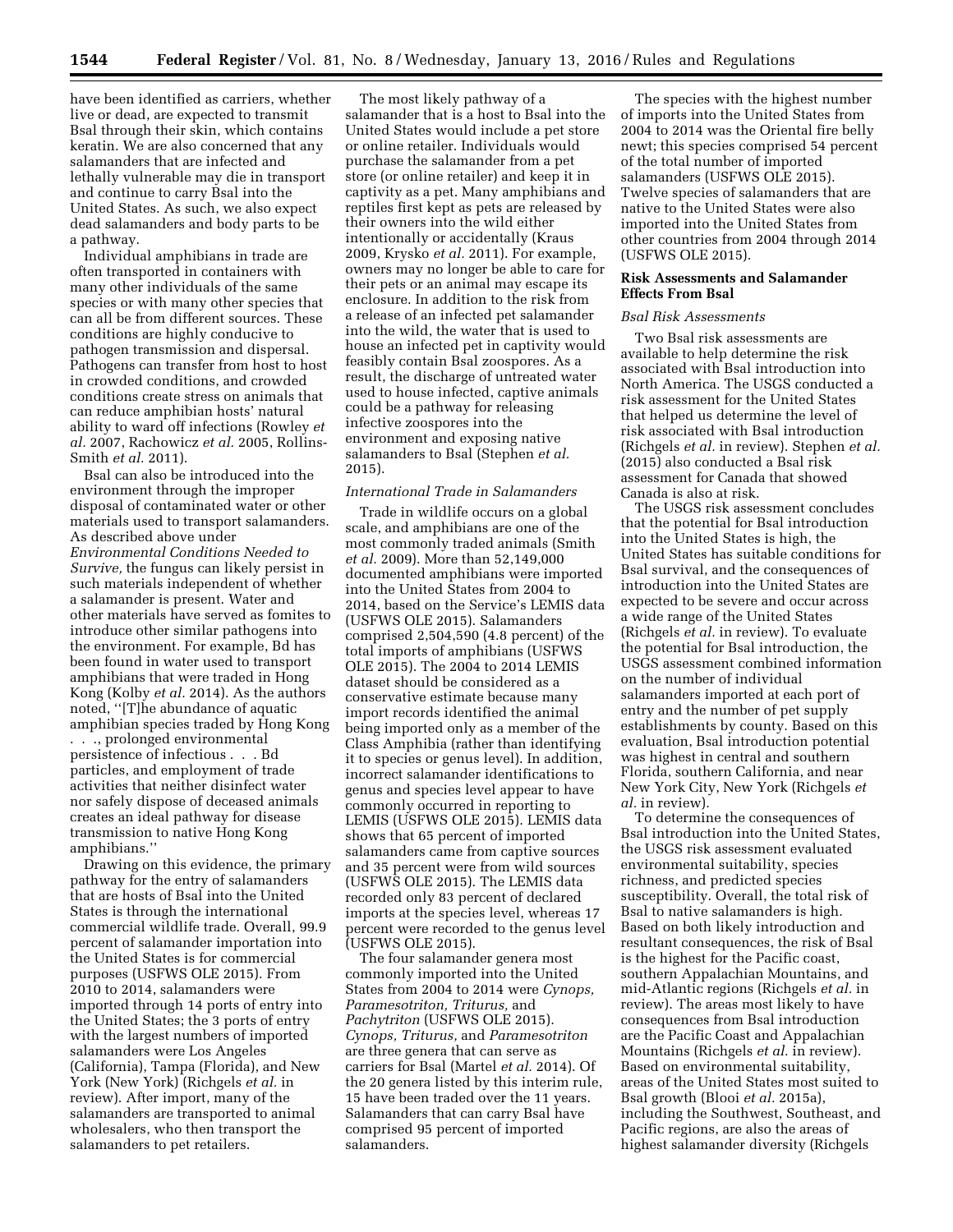*et al.* in review). Yap *et al.* (2015) also identified the southeastern and western United States as zones of high risk.

Some species may be protected from Bsal by temperatures in their regions that are outside of the Bsal optimal growth range (Richgels *et al.* in review), but the average temperature preferences of salamanders from Central and North America (Duellman and Trueb 1986), which range from  $-2.0$  °C (28.4 °F) to 30.0  $\mathrm{C}$  (86.0  $\mathrm{F}$ ), suggest that most salamander species, including those within the United States, are active near the thermal growth optimum for Bsal (Blooi *et al.* 2015a). Most U.S. salamander species are also dependent upon forests, a habitat type dominated by relatively cool, moist conditions, for the majority of their life cycle (Davic and Welsh 2004).

#### *Vulnerability and Carrier Status*

The urgent need to prevent Bsal introduction risks was raised by evidence presented by Martel *et al.*  (2014), who tested Bsal on 35 species from all three orders of amphibians: frogs, salamanders, and caecilians. Martel *et al.* (2014) further screened 5,391 specimens collected from 4 continents for evidence of Bsal infection.

Martel *et al.* (2014) defines a ''resistant'' salamander as one that either was not infected or developed a short-term infection without clinical signs following exposure to Bsal; a ''tolerant'' salamander is one that maintains a more prolonged infection with no signs of disease; a ''susceptible'' salamander becomes infected and has clinical signs of disease with the possibility of subsequent recovery; and a salamander that responds in a ''lethal'' manner to Bsal dies as a result of infection. According to Martel *et al.*  (2014), resistant salamanders are not a risk for transmitting Bsal. However, based on the available scientific data, we concluded that resistant species with evidence of short-term infection, as well as those reported to have tolerant, susceptible, or lethal responses to Bsal, are ''carriers'' capable of transmitting Bsal to other salamanders and introducing the fungus into the United States. The Service finds that a species is considered to be a ''non-carrier'' when Martel *et al.* (2014) classified the species as ''resistant'' and no histologic or field surveillance data was found to suggest that short-term Bsal infection could occur; ''non-carriers'' are considered incapable of transmitting Bsal to other salamanders or introducing the fungus into the United States.

We also find the likelihood of a species within the same genus being a

carrier can be drawn from a comparison to Bd, which as described above under *General Description of Chytrid Fungus*  is a close relative of Bsal. As noted earlier, the two risk assessments of Bsal that have been conducted both used Bd in determining the risk of Bsal based on transmission, spread, and populationlevel effects (Richgels *et al.* in review; Stephen et al. 2015). Considerably more is known about Bd than Bsal due to its discovery and description more than 15 years ago (Berger *et al.* 1998; Longcore *et al.* 1999), while Bsal was discovered only 2 years ago (Martel *et al.* 2013). Bd has caused amphibian declines and extinctions worldwide (Skerratt *et al.*  2007). Bd affects species in patterns (Skerratt *et al.* 2007), and more closely related species have similar outcomes for Bd at the family level (Smith *et al.*  2009; Bancroft *et al.* 2011). Amphibians experiencing the most severe declines are grouped by relatedness, which is likely due to the shared evolutionary histories of closely related species with a similar response to chytridiomycosis (Corey and Waite 2008). The U.S. Department of Agriculture (USDA) uses a similar approach. Closely related species are considered more likely to have similar traits and are used in risk assessments to determine threats from a target species of interest; a potential pest is regarded as a threat when other species in a genus pose a similar threat (Wapshere 1974; Gilbert *et al.* 2012).

We find that, due to shared characteristics by species within a genus, other species within these genera are also highly likely to be carriers of Bsal if one species has been identified as a carrier, even if not every species in the genus has been tested to verify that it is a carrier of Bsal. Our analysis found no conclusive countervailing evidence that species differed within a genus with respect to their ability to act as carriers. As such, we expect all species in a genus to respond similarly as carriers or non-carriers to Bsal. Therefore, based on existing scientific evidence, and as described in more detail below, we are listing all species in the 20 genera, including 201 known species, that we now conclude constitute a threat to introducing and spreading Bsal in the United States because such species can carry the fungus and transmit it to other species which would be negatively impacted.

While frogs and caecilians showed resistance to Bsal, many salamanders exhibited a strong, adverse response to Bsal infection; many species from outside of the native range of the fungus (Asia) exhibited lethal vulnerability. Our analysis of Martel *et al.* (2014) and follow-up communication (Martel, pers.

comm.) found 25 species from 19 genera are carriers of Bsal. Additional communications (Chytridcrisis 2015b; Cunningham *et al.* 2015; Nanjappa, pers. comm.) identified another two species from two separate genera as carriers: The pygmy marbled newt (*Triturus pygmaeus*) and the golden striped salamander (*Chioglossa lusitanica*). Because Martel *et al.* (2014) had previously identified members of the *Triturus* genus as carriers, it is already accounted for within the 19 genera. The addition of this species brings the total number of known carrier species to 26. In addition to *Triturus, Chioglossa* was identified as another genus capable of serving as a carrier by Chytridcrisis (2015b), Cunningham *et al.* (2015), and Nanjappa (pers. comm.). As a result, the total number of species known to serve as carriers of Bsal is 27 from 20 genera. These 20 genera include the following: *Chioglossa, Cynops, Euproctus, Hydromantes, Hynobius, Ichthyosaura, Lissotriton, Neurergus, Notophthalmus, Onychodactylus, Paramesotriton, Plethodon, Pleurodeles, Salamandra, Salamandrella, Salamandrina, Siren, Taricha, Triturus,*  and *Tylototriton.* 

In conducting its analysis, the Service initially focused on identifying species for listing as injurious that scientific evidence demonstrates are capable of carrying Bsal. As we described above, however, we find that, due to shared characteristics by species within a genus, other species within these genera are also highly likely to be carriers of Bsal, even if not every species in the genus has been tested to verify that it is a carrier of Bsal. This conclusion is because more closely related species, such as those found within the same genus, share common traits. Our analysis found no conclusive evidence to the contrary that suggested that all species within such genera are not carriers.

We have focused our findings on salamanders and the genera in which they are found that we concluded are capable of carrying Bsal, and we are not listing genera that Martel *et al.* (2014) identified are not carriers of Bsal: Based on our analysis of their data, such salamanders are not capable of introducing Bsal to the United States or otherwise transmitting Bsal to native populations. In addition, we are not listing genera at this time where there is no data because we do not have a basis for doing so, even though the Service recognizes that it is possible that untested genera may also be capable of carrying Bsal. Likewise, we are not listing hybrids derived from species consisting of a listed genera and an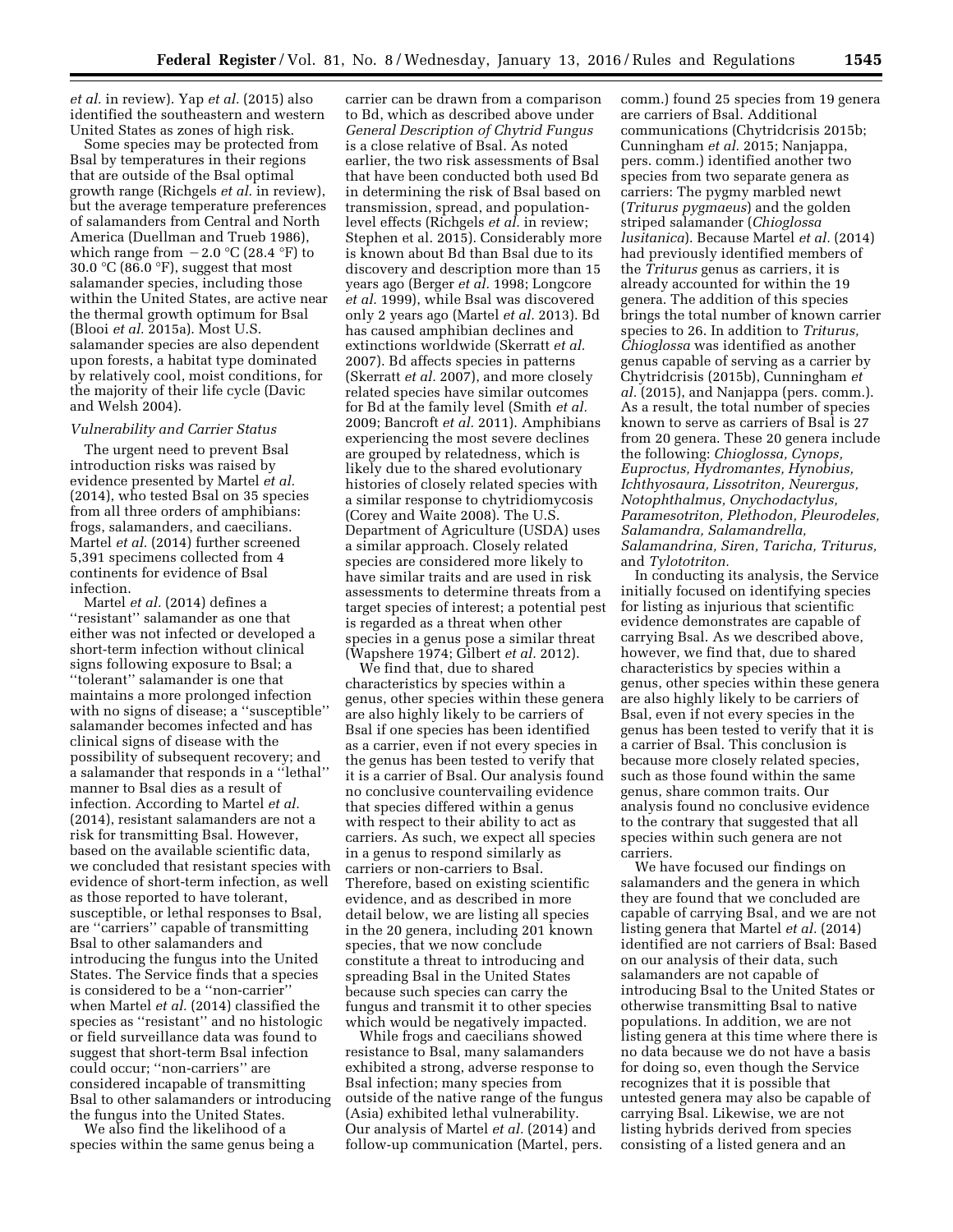unlisted one because we do not know their status as carriers. However, consistent with our view that species within a genus are likely to be carriers of Bsal if one species within that genus has been identified as a carrier, hybrids consisting of two species from within the same genus are expected also to be carriers.

In conclusion, we have decided to list all 201 species in the 20 genera where at least one species has been positively identified as a carrier of Bsal and there is no countervailing conclusive evidence suggesting that some species within the genus are not carriers. Where one species has been identified as a carrier, we find that the other species in that genus are also carriers. This finding includes hybrids consisting of species found within the genus.

In reaching this conclusion, it is worth noting that Martel *et al.* (2014) classified the slimy salamander (or northern slimy salamander, *Plethodon glutinosus*) as resistant to infection. Martel *et al.* (2014) demonstrated by histology, however, that Bsal could invade the skin of the slimy salamander, even though it was otherwise resistant through challenge testing and did not show signs of infection. Our examination of the supplementary data of Martel *et al.* (2014), including histology (microscopy) tests and subsequent discussions with the authors, indicate that there is sufficient evidence that Bsal was able to invade the skin of this species long enough to move or transmit the infection to other salamanders (Martel *et al.* 2014; Martel, pers. comm.; Lips, pers. comm.). Because we expect all species within a genus to respond in a similar way as a carrier or not of Bsal, we conclude that all species of *Plethodon* are carriers.

Martel *et al.* (2014) also classified the palmate newt (*Lissotriton helveticus*) as resistant to infection even though the Italian newt (*Lissotriton italicus*) was identified as lethally vulnerable to Bsal. Martel conducted histological tests that showed the palmate newt could carry Bsal even though it demonstrated resistant vulnerability. Our examination of the data of Martel *et al.* (2014), as well as a personal communication from K. Lips (2015), indicates that there is sufficient evidence that Bsal was able to invade the skin of the palmate newt long enough to pass the infection to other salamanders. Because we expect all species within a genus to respond in a similar way as a carrier or not of Bsal, we also conclude that all species of *Lissotriton* are carriers.

In addition, Martel *et al.* (2014) classified the Hokkaido salamander (*Hynobius retardatus*) as resistant to

Bsal under experimental conditions. However, we find that the misty salamander (*H. nebulosus*) is a carrier based on detection of Bsal by Martel *et al.* (2014) in a free-ranging specimen from Japan. The histology tests that were conducted for the slimy salamander and the palmate newt, and which we used to find that these species are carriers, were not conducted for the Hokkaido salamander. Bsal's ability to invade the skin of the Hokkaido salamander remains unknown because histologic examination of the skin was not conducted for the species. Because the Hokkaido salamander was resistant in experimental tests but was not tested histologically to look for invasion in the skin, we find that the Hokkaido salamander has an inconclusive status as a carrier and base our finding of whether species from the genus *Hynobius* are carriers on results identified for the misty salamander (a carrier from the same genus). Because we expect all species within a genus to respond in a similar way as a carrier or not of Bsal, we concluded that all species from the genus *Hynobius* are also carriers.

Finally, although Martel *et al.* (2014) did not test species from the genus *Onychodactylus* in the laboratory, Martel *et al.* (2014) observed Bsal on the Japanese clawed salamander (*O. japonicas*) in a free-ranging specimen from Japan. Based on that evidence, we concluded that this species is a carrier. Because we expect all species within a genus to respond in a similar way as a carrier or not of Bsal, we concluded that the other species in the genus *Onychodactylus* are also carriers.

# *Vulnerability and Carrier Status of Native Species*

There are 190 species of salamander in 23 genera native to the United States (AmphibiaWeb 2015b). Of the 201 salamander species that we conclude are carriers of Bsal (20 genera in 4 families), 67 species (5 genera in 3 families) are native to the United States. Of the remaining 123 species native to the United States, we found that 20 species are not carriers and the vulnerability and carrier status of the remaining 103 species from the other 16 genera is unknown.

We based our findings of the 67 native species on tests conducted by Martel *et al.* (2014), who tested 7 native species in the laboratory for Bsal vulnerability. The native species that Martel *et al.*  (2014) tested were the eastern newt (*Notophthalmus viridescens*), roughskinned newt (*Taricha granulosa*), lesser siren (*Siren intermedia*), slimy salamander (*Plethodon glutinosus*),

spring salamander (*Gyrinophilus porphyriticus*), marbled salamander (*Ambystoma opacum*), and spotted salamander (*A. maculatum*). Of these, 2 species were found to be lethally affected, 1 was tolerant, and 4 were described as resistant, although additional evidence indicates that one of the resistant species is capable of transmitting the fungus, resulting in a positive carrier status. As we described above in *Vulnerability and Carrier Status,* although the Service found evidence that species within a genus may vary in their specific vulnerability (that is, lethal, susceptible, tolerant, or resistant, as defined in Martel *et al.*  (2014)), we expect all species in a genus to respond similarly as carriers or noncarriers to Bsal due to the shared characteristics between species. Therefore, we are listing all species within a genus where at least one species in that genus has been identified as a carrier of Bsal.

Based on the results of Martel et al. (2014), at least 2 native U.S. species, the eastern newt and rough-skinned newt, were found to be lethally vulnerable to Bsal. The French cave salamander (*Hydromantes strinatii*), which is not native to the United States, was also tested and identified as lethally vulnerable to Bsal (Martel *et al.* 2014). The *Notophthalmus* genus has two additional native species: The blackspotted newt (*N. meridionalis*) and the striped newt (*N. perstriatus*). The *Taricha* genus has three additional native species: The red-bellied newt (*T. rivularis*), Sierra newt (*T. sierra*), and California newt (*T. torosa*). The *Hydromantes* genus has three native U.S. species: The limestone salamander (*H. brunus*), Mount Lyell salamander (*H. platycephalus*), and Shasta salamander (*H. shastae*).

At least 1 native U.S. species from the *Siren* genus, the lesser siren, has a tolerant vulnerability (Martel *et al.*  (2014). The genus has one additional native species: The greater siren (*S. lacertina*).

Four native species have been identified as resistant by Martel *et al.*  (2014), but we have concluded that one of these species is still capable of carrying Bsal. As we describe above in *Vulnerability and Carrier Status,* we conclude that the slimy salamander is resistant to sustained infection but it can serve as a short-term carrier of Bsal. The *Plethodon* genus has 54 other species, all of which are native to the United States (AmphibiaWeb 2015b), bringing the total number of native carrier species to 67.

Three additional native salamander species were identified as resistant to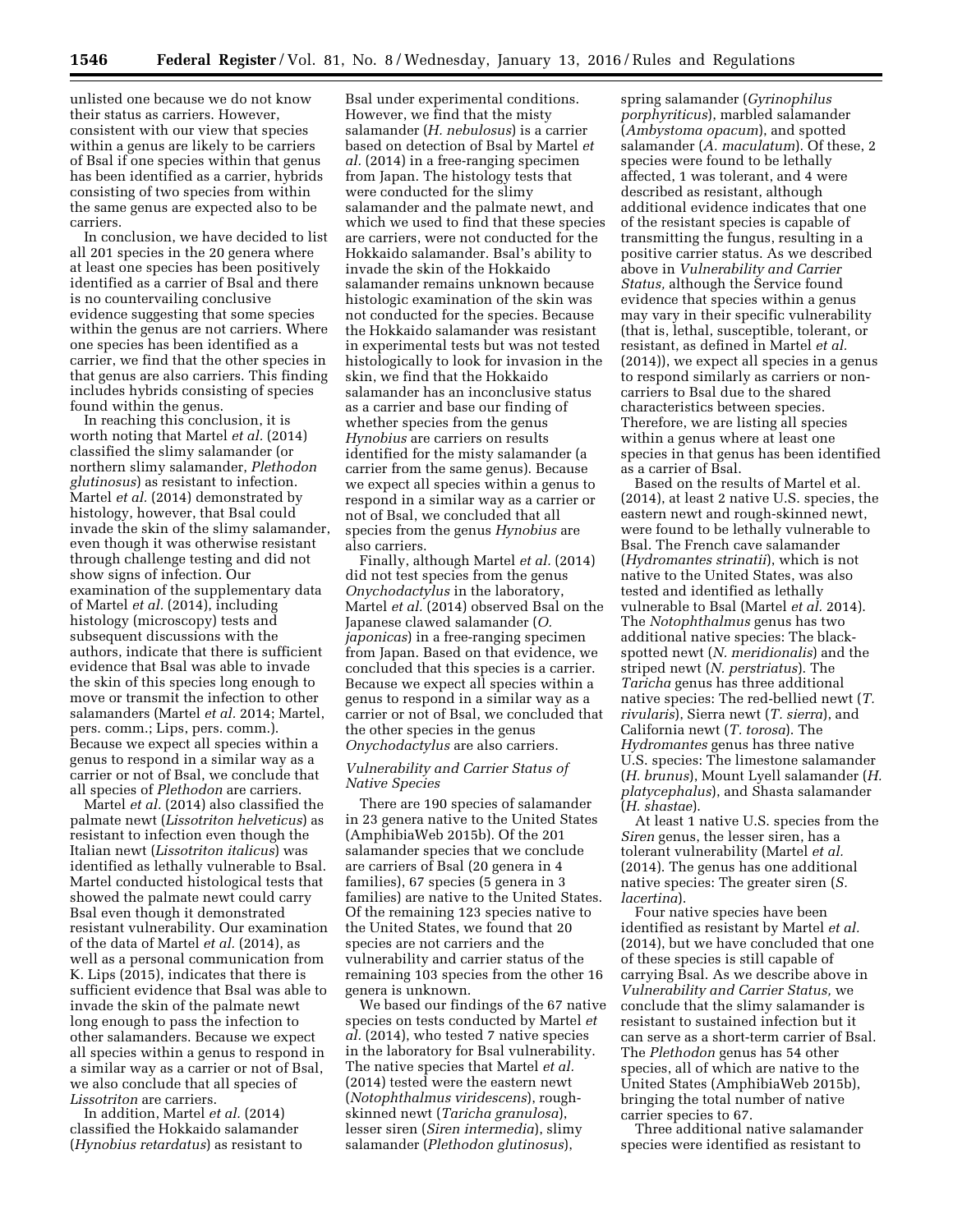Bsal infection: The spring salamander (*Gyrinophilus porphyriticus*), marbled salamander (*Ambystoma opacum*), and spotted salamander (*A. maculatum*) (Martel *et al.* 2014). They are not expected to be carriers; therefore, we conclude that the 20 native U.S. species in their genera are not capable of carrying Bsal. This includes 4 species from the genus *Gyrinophilus* and 16 species from the genus *Ambystoma*  (AmphibiaWeb 2015b).

Of the 190 native U.S. salamander species, carrier status has not been assessed in 103 species from 16 genera. The untested genera are *Amphiuma, Aneides, Batrachoseps, Cryptobranchus, Desmognathus, Dicamptodon, Ensatina, Eurycea, Hemidactylium, Necturus, Phaeognathus, Pseudobranchus, Pseudotriton, Rhyacotriton, Stereochilus,* and *Urspelerpes*  (AmphibiaWeb 2015b). Although based on the gradient responses, from resisting infection to lethal response, among the genera Martel *et al.* (2014) tested experimentally, some of these additional species could be at risk from Bsal infection or could serve as a carrier, we are not listing species in those genera because these genera have not yet been tested.

# *Vulnerability and Carrier Status of Threatened and Endangered Species*

None of the salamander species listed as endangered or threatened under the ESA in the United States has been specifically tested for Bsal vulnerability under laboratory conditions; Bsal has not been detected in their wild populations (Martel *et al.* 2014, Bales *et al.* 2015). However, several species from the same genera have been tested and on that basis identified as carriers. As we describe above in *Vulnerability and Carrier Status,* while the Service did find evidence that shows some species within a genus may vary in their specific vulnerability, the carrier status of tested species can be extrapolated to related species including those that are listed as endangered or threatened, are candidates for ESA listing, and under review.

Of the genera that include native species that we have identified as carriers, the following species are federally listed as threatened or endangered: Jemez Mountains salamander (*P. neomexicanus*), Cheat Mountain salamander (*P. netting*), Shenandoah salamander (*P. shenandoah*) and, one species, the striped newt (*Notophthalmus perstriatus*) is a candidate species (USFWS 2015).

Seven of the species, subspecies, or distinct population segments (DPSs)

listed as federally endangered or threatened are classified within the *Ambystoma* genus, which we find is not a carrier of the fungus: Reticulated flatwoods salamander (*A. bishopi*), California tiger salamander (three DPSs), frosted flatwoods salamander (*A. cingulatum*), Santa Cruz long-toed salamander (*A. macrodactylum croceum*), and Sonora tiger salamander (Martel *et al.* 2014; USFWS 2015).

No information is available regarding Bsal vulnerability or carrier status of the remaining 11 ESA-listed or candidate species or subspecies native to the United States: desert slender salamander (*Batrachoseps aridus*), Ozark hellbender, Salado salamander (*Eurycea chisholmensis*), San Marcos salamander (*E. nana*), Georgetown salamander (*E. naufragia*), Texas blind salamander (*E. (Typhlomolge) rathbuni*), Barton springs salamander (*E. sosorum*), Jollyville Plateau salamander (*E. tonkawae*), Austin blind salamander (*E. waterlooensis*), Berry Cave salamander (*Gyrinophilus gulolineatus*), and the Alabama waterdog (*Necturus alabamensis*).

In addition to those species currently recognized as federally endangered, threatened, or candidates for listing under the ESA, 36 species of native salamander from 16 genera are in various stages of review for possible ESA listing in the future (USFWS 2015). Of the genera that include native species that we have identified as carriers, the following species are currently under review for ESA listing: Limestone salamander (petitioned), Shasta salamander (petitioned), the blackspotted newt (positive 90-day finding completed), Cheoah bald salamander (*P. cheoah,* petitioned), Fourche Mountain salamander (*P. fourchensis,* petitioned), Peaks of Otter salamander (*P. hubrichti,*  positive 90-day finding completed), South Mountain gray-cheeked salamander (*P. meridianus,* petitioned), and the white-spotted salamander (*P. punctatus,* petitioned) (Martel *et al.*  2014; USFWS 2015).

Three species under ESA review are members of genera that are not carriers: (Streamside salamander (*Ambystoma barbouri*) (substantial 90-day finding completed—76 FR 59836, September 27, 2011), Tennessee cave salamander (*Gyrinophilus palleucus*) (substantial 90-day finding completed—76 FR 59836, September 27, 2011), West Virginia spring salamander (*G. subterraneus*) (substantial 90-day finding completed—76 FR 59836, September 27, 2011) (Martel *et al.* 2014; USFWS 2015).

No information is available regarding the carrier status for the remaining 25

native species in 11 genera that are currently under review for ESA listing (USFWS 2015).

## **Additional Factors That Contribute to Consideration of Salamanders as Injurious**

#### *Likelihood of Release or Escape*

In general, there is widespread concern over the increasing spread of pathogens moved through the wildlife trade (for example, Karesh *et al.* 2005). Substantial evidence shows that Bd has spread extensively throughout the world through the amphibian trade (Fisher and Garner 2007; Schloegel *et al.* 2009; Schloegel *et al.* 2012; Galindo-Bustos 2014; Kolby 2014; Kolby *et al.* 2014). Similar mechanisms of transmission and persistence in the closely related Bsal pathogen, along with detection of Bsal in captive salamanders imported by the pet trade into Great Britain, indicate that global movement of Bsal, similar to that of Bd, is not only possible but is already occurring (Cunningham 2015). Considering the occurrence of Bsal in the global pet trade, the risk to North American native species, and the number of salamanders that are imported into and transported throughout the United States through trade, Bsal is likely to be introduced into and spread throughout native salamander populations in the United States unless immediate action is taken to limit the import and interstate transport of salamanders that are likely to carry Bsal.

Infected salamanders can transmit Bsal to other species even if the introduced salamander fails to establish a population. Evidence indicates that at least some of the salamanders capable of carrying Bsal can escape or be released and introduce Bsal into the environment. As described earlier, evidence exists for release of salamanders into the wild in the United States (Picco and Collins 2008; USGS 2015). As noted above in *Invasiveness of Salamanders,* the USGS Nonindigenous Aquatic Species database has records for 14 salamander species that have been observed outside their native range. Of those, 11 are native to the United States and were discovered outside of their native ranges, and 3 are exotic species from outside the United States. These findings mean that salamanders have been shown to exist, even if temporarily, outside their native range. As such, they are capable of transmitting Bsal into nonindigenous ecosystems. Infected native species that are imported and escape or are released into native habitats would also be capable of carrying Bsal into native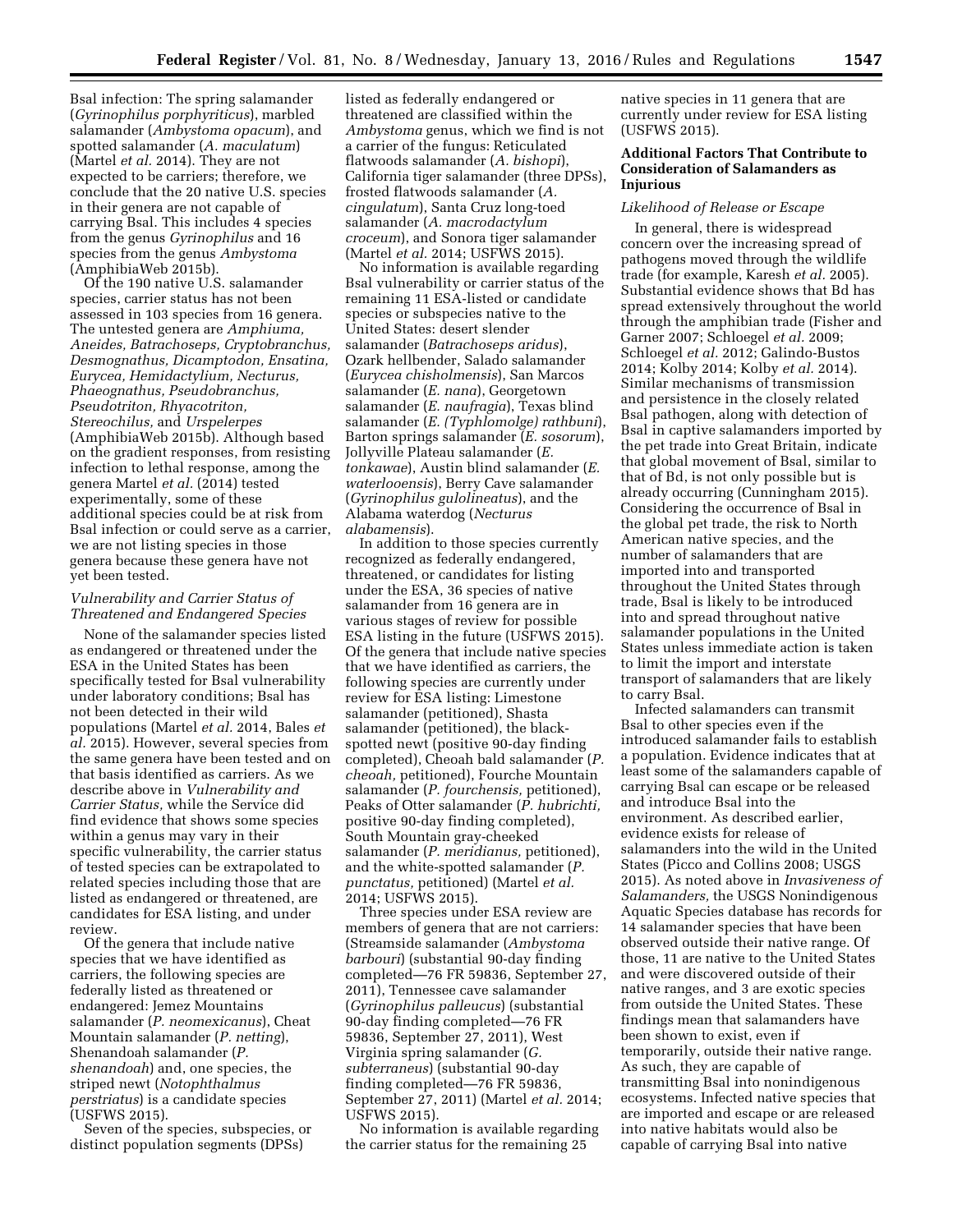salamander ecosystems where Bsal has not previously been found.

Infective Bsal zoospores can also be released into the environment if water or other materials used to house infected salamanders enter the environment due to improper disinfection and disposal methods. The water and materials become fomites to introduce the fungus into the environment if not decontaminated or disposed of properly. As described above under *Environmental Conditions Needed to Survive,* Bsal can likely live independent of a host long enough to infect other salamanders. Bd is known to remain viable for weeks in water and moist organic matter. Given our finding that Bd can serve as a surrogate for predicting Bsal's effects in salamanders at the population level, and since Bd does not require an amphibian host to remain viable, we expect that Bsal can also persist outside salamanders (as long as it has sufficient water or soil) long enough to come into contact with uninfected salamanders and start the disease cycle anew. As stated earlier, we also find that Bsal can be transmitted on dead salamanders or body parts.

As discussed above in *Introduction Pathways,* there is evidence that Bd has escaped into the environment through untreated wastewater, increasing the likelihood that Bsal could also escape if brought in via contaminated water or improperly disposed of materials. While standards for the treatment and prevention of Bd exist, in part due to recognition of its status as an internationally notifiable disease under the World Organization for Animal Health (OIE), the effectiveness and widespread application of those standards are uncertain given that international protocols for responding to Bd do not exist and the need to improve international mechanisms to respond to disease-related threats to biodiversity (Voyles *et al.* 2014).

Given the number of specimens that have been imported into the United States and Canada, it is unclear why Bsal has not yet been found in these countries (Muletz *et al.* 2014; Bales *et al.*  2015; Richgels *et al.* in review; Stephen *et al.* 2015). A comparison of Bd, which has spread in the United States, to Bsal yields some insights. Based on genetic analyses and examination of historical specimens, Bd may have originated from different places, including Japan, South Africa, or South America (Farrer *et al.* 2011; Rodriguez *et al.* 2014). In contrast, Bsal may have originated only from Asia, giving it fewer pathways to the United States (Martel *et al.* 2014). Importation of salamanders into the United States has also declined in

recent years, suggesting that the propagule pressure may also be a factor by limiting the number of times in which Bsal could possibly be introduced through trade (Lockwood *et al.* 2005; USFWS OLE 2015). Bd may have spread more quickly than Bsal because of its ability to infect frogs, whereas research suggests that Bsal does not (Martel *et al.* 2014). Based on LEMIS data, frogs are traded in higher volumes than salamanders, increasing the probability of trade of a Bd-infected individual over a Bsal-infected individual. The USGS Nonindigenous Aquatic Species database also provides evidence for this higher level of trade, in that greater numbers of frogs are reported than salamanders. In addition, many frogs in trade, such as *Rana catesbeiana* (bullfrogs), are adaptable to a wide variety of environments and can easily become invasive once released in a watershed, as bullfrogs have become in the American West (Jennings and Hayes 1994; Rosen and Schwalbe 1995; Funk *et al.* 2011; Sepulveda *et al.* 2015; USGS 2015).

Taken together with the other data we reviewed, this evidence suggests that Bsal is less likely to enter the United States than Bd. However, without action, the pathways for introduction and escape of Bsal are a significant and imminent threat that can best be managed by listing salamanders that can carry Bsal as injurious wildlife, thereby minimizing opportunities for Bsal to be introduced, establish, and spread in the United States.

## *Potential To Survive, Become Established, and Spread*

There is evidence that several of the species capable of carrying Bsal can survive long enough in the wild to transmit Bsal. The USGS Nonindigenous Aquatic Species database has records of 14 species and populations that have been observed in the United States outside of their native range (USGS 2015). Of those, 11 are native and have established populations outside of their native U.S. range: Eastern tiger salamander (*Ambystoma tigrinum*), barred tiger salamander (*Ambystoma mavortium mavortium*), blotched tiger salamander (*Ambystoma mavortium melanostictum*), long-toed salamander (*Ambystoma macrodactylum*), three-toed amphiuma (*Amphiuma tridactylum*), black-bellied salamander (*Desmognathus quadramaculatus*), Santeetlah dusky salamander (*Desmognathus santeetlah*), mudpuppy, eastern newt, lesser siren, and rough-skinned newt. The three species from outside the United States include Japanese newt, Oriental fire

belly newt, and spotless stout newt (*Pachytriton labiatus*).

According to Richgels *et al.* (in review), ''Although prevalence of Bsal in live amphibian shipments, probability of release of infected materials (including live or dead animals or wastewater), and likelihood of interaction between infectious material and naïve free-ranging salamanders is unknown, given the large quantities of imported amphibians, even a small probability of infected animals or materials escaping into the wild could lead to introduction of [Bsal].'' As discussed earlier under *Introduction Pathways* and *Environmental Conditions Needed to Survive,* Bsal is expected to be able to survive outside of salamander hosts for several weeks given suitable conditions in water. If a salamander comes in contact with Bsal and then transmits it during a time when salamanders congregate, such as during breeding as described above under *Habitats, Reproductive Processes, and Seasonal Habits,* the potential for Bsal to survive, establish, and spread through animals or animal parts is significant. As we describe above under *How the Fungus Affects Salamanders,* Bsal can be transmitted on dead tissue where keratin is present, particularly skin, but do not find that Bsal can be transmitted through reproductive tissue including eggs and gametes.

As Richgels *et al.* (in review) noted, ''[T]he patterns of global Bd spread suggests that given release, exposure of native populations is likely. If Bsal follows similar patterns to the spread of Bd and no additional risk mitigation steps are taken, Bsal is likely to be introduced to the US.'' The Service finds that the capacity of infected salamanders to serve as the vector for infecting wild salamanders, together with the capacity of Bsal to survive for an extended period independent of an amphibian host, suggests that Bsal has a high likelihood of surviving, establishing, and spreading once it is introduced into a new area.

## *Impacts on Wildlife Resources or Ecosystems*

If Bsal is introduced into the United States, we expect the species with lethal vulnerability would be at greatest risk. However, disease outbreaks can result from a combination of biotic and abiotic factors, including species vulnerability, exposure, behavior, immunity, coinfections, and environmental conditions (Wobeser 2007). Therefore, the vulnerability of individuals under laboratory conditions is an incomplete predictor of disease effects (Wobeser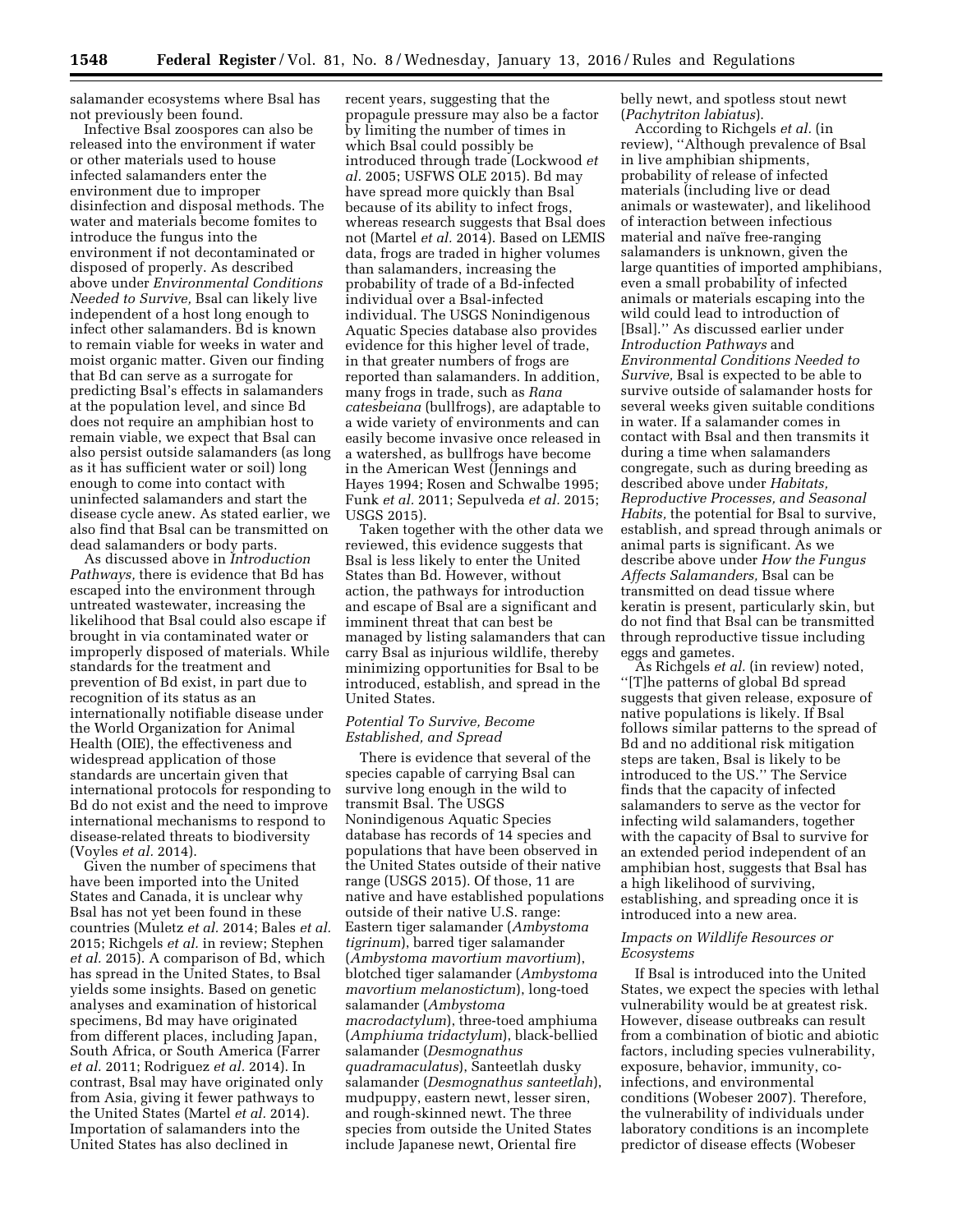2007). Native salamander species known to be tolerant of Bsal infection under experimental conditions may demonstrate more severe clinical disease when infection is combined with additional stressors in the wild, as has been found for other diseases, including those in amphibians (Wobeser 2007; Kerby *et al.* 2011; Kiesecker 2011). For example, Bodinof *et al.* (2011) noted that Bd may be found more frequently in hellbenders that are immunecompromised or that Bd infection increases the adverse effects of such species to other infections. Considering these cumulative factors, as well as the lack of data for the majority of native salamander species, our assessment of risk in native species is likely conservative.

Bsal can severely affect wildlife resources. At least 2 native species are lethally vulnerable to Bsal and at least 1 is tolerant to Bsal infection. At least 67 native species can act as carriers or sources of infection for other species. While not all species have been tested for their response to Bsal, based on the high rates of infection that have been observed, the fungus may have significant negative effects on additional species.

As described above in *Ecosystem-Level Effects,* salamanders are important parts of the ecosystems in which they occur. They are often the most abundant vertebrates in their ecosystems, and, as a vital part of the food web, they are both important prey for and predators of many species (Holomuzki *et al.* 1994; Regester *et al.* 2006). In some places, they are considered keystone species that help control some invertebrate populations and affect cycling of nutrients in an ecosystem, contributing significantly to overall ecosystem health. For example, by consuming arthropods that would otherwise release carbon dioxide into the atmosphere by decomposing leaf litter in forests, salamanders slow carbon emissions from leaf litter decomposition, which has implications for the global carbon cycle (Best and Welsh 2014). As described earlier, invertebrate species that depend on salamanders for aspects of their life cycle or ecology are likely to be adversely affected if their host species declines in response to a Bsal introduction. Loss of these keystone species would result in significant ecosystem-level change.

Salamanders constitute much of the vertebrate biomass of forests, and they play an important role in ecosystems as insect consumers, shapers of the landscape, and climate mediators (Burton and Likens 1975; Davic and Welsh 2004; Wyman 1998; Best and

Welsh 2014). If native U.S. salamander species were to experience declines from Bsal infection as the fire salamander experienced in the Netherlands (Spitzen-van der Sluijs *et al.* 2013), we expect detrimental ecological effects.

The eastern newt, one of the lethally vulnerable species, is one of the most widespread salamander species in North America (Roe and Grayson 2008, Martel *et al.* 2014). As top predators in pond ecosystems, eastern newts regulate frog tadpole abundance and, therefore, affect the amount and type of nutrients available in the ponds, keeping them in ecological balance (Morin *et al.* 1983; Morin 1995). If eastern newt populations decline because of Bsal infection in the wild, imbalances could result in ponds and ecosystems throughout the eastern United States. Eastern newts also travel long distances between aquatic and terrestrial habitats (Roe and Grayson 2008), so if the species was to be eliminated from an area, the amount of nutrients available in upland areas would also be affected.

The other native U.S. species known to be lethally vulnerable to Bsal, the rough-skinned newt, is geographically widespread along the Pacific Coast of North America from Santa Cruz, California, to southeastern Alaska (Martel *et al.* 2014; Amphibiaweb 2015a). The rough-skinned newt plays an important role in ecosystems through its consumption of invertebrates that break down leaf litter and release carbon into the atmosphere (Davic and Welsh 2004). If rough-skinned newt populations were to experience severe declines from Bsal infection, a result could be significant additional inputs of carbon in the atmosphere, as has been observed with other species (Wyman 1998; Best and Welsh 2014).

As Richgels *et al.* (in review) noted, some parts of the United States may reach temperatures above the thermal tolerance of Bsal on a seasonal basis. However, wildlife and habitats would suffer losses if local populations of salamanders affected by Bsal prior to temperatures rising as part of the regular seasonal cycle suffered declines (and possible extirpation) and were unable to return to pre-infection levels in those ecosystems.

For these reasons, we conclude that the negative impact to wildlife resources or ecosystems is expected to be high if Bsal is introduced into U.S. ecosystems.

## *Impact to Threatened and Endangered Species and Their Habitats*

None of the salamander species listed as endangered or threatened under the ESA in the United States have been

specifically tested for Bsal vulnerability under laboratory conditions; Bsal has not been detected in their wild populations (Martel *et al.* 2014, Bales *et al.* 2015). Of the genera that include native species that we have identified as carriers, 4 species are federally listed as threatened or endangered or are candidates for listing. In addition, 8 species of native salamanders from genera that were identified as carriers are in various stages of review for possible ESA listing in the future (USFWS 2015). Because not all species have been tested, it is possible that the fungus will negatively affect other ESAprotected species.

## *Impacts to Human Beings, Forestry, Horticulture, and Agriculture*

We do not expect direct effects to forestry, horticulture, or agriculture. Bsal does not appear to infect humans or other animals except for salamanders. Trees and other plants are also not affected. Indirectly, the introduction or establishment of Bsal would have negative effects on humans primarily from the loss of native wildlife biodiversity. These losses would affect the aesthetic, recreational, and economic values currently provided by native wildlife and healthy ecosystems. Educational values would also be diminished through the loss of biodiversity and ecosystem health. However, we are not listing the species because of the indirect impacts to forestry, horticulture, or agriculture, but rather due to their impacts to wildlife and wildlife resources.

# *Wildlife or Habitat Damages That May Occur From Control Measures*

Richgels *et al.* (in review) stated, ''[T]here are few known viable treatment or management options for responding to the introduction of Bsal . . . hence mitigation strategies should focus on prevention or reduction of introduction events.'' As discussed below in *Ability to Prevent or Control the Spread of Pathogens or Parasites,* current control strategies appear to focus on treating salamanders in a controlled laboratory setting. We are not aware of control measures that are effective in treating infected salamanders over a large-scale area that could eliminate Bsal without killing the salamanders themselves.

In an effort to control Bsal, it might be possible to kill all salamanders in an area and repopulate it after the fungus has been given enough time to clear from the environment. However, the life history of salamanders makes it highly unlikely that all individuals, including those that are infected, could be completely eradicated. Many species are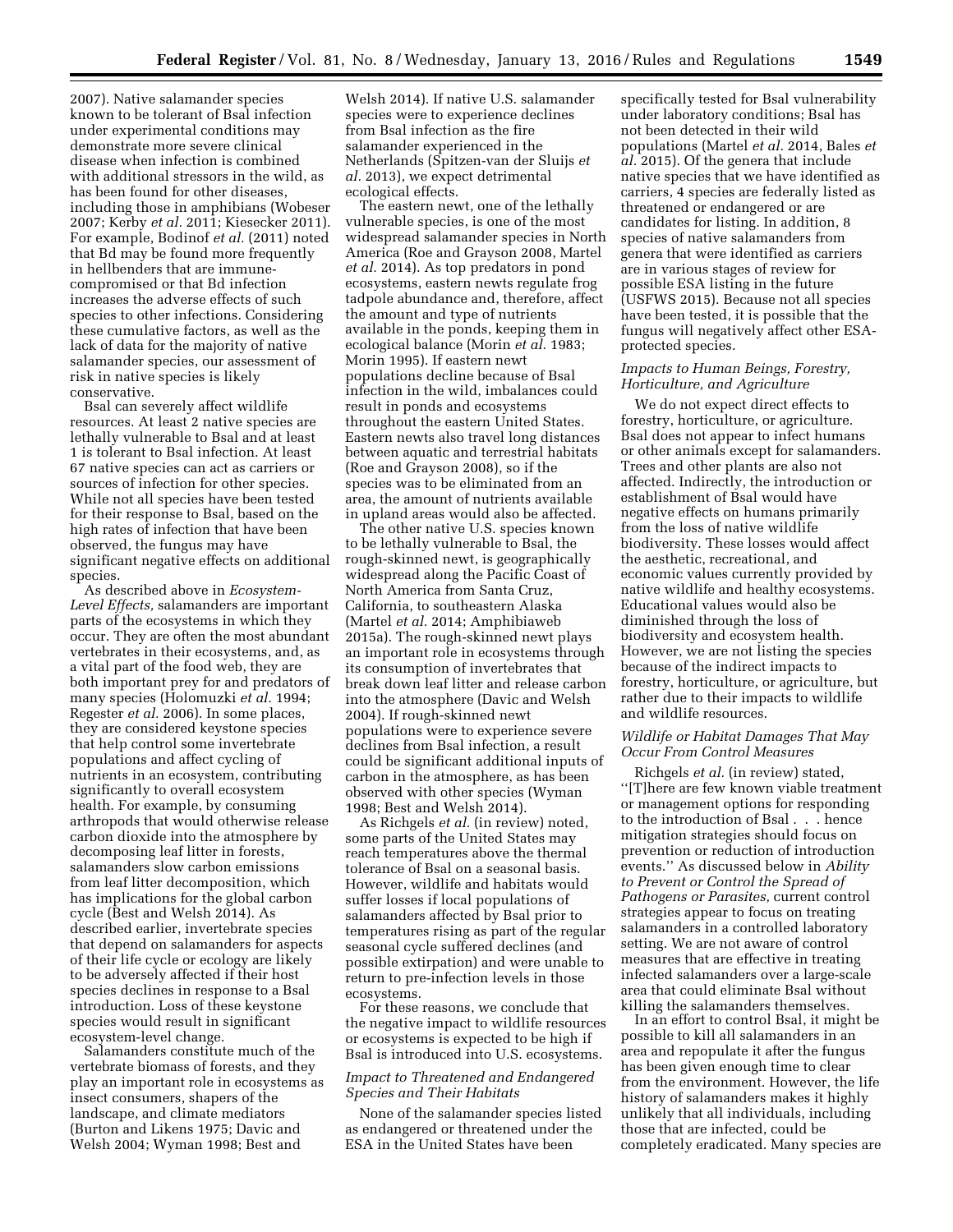long-lived and inhabit areas that may be hard to reach. In addition, the effects on other wildlife of chemically treating an area in order to eradicate infected salamanders is unknown but could be expected to be severe.

## *Ability To Prevent Escape and Establishment*

We considered whether it was practical for an exporting foreign nation to produce a health certificate stating that a possible carrier of Bsal has been found to be free of the fungus. Such action would help ensure that Bsal does not escape from an exporting nation by being carried on an infected salamander. However, there are significant concerns regarding the effectiveness and sensitivity of current testing methods (including the return of false negatives), lack of validation and sufficient testing capacity, and agency resources required to conduct inspections, interpret results, and issue health certificates. Although some countries may have the necessary skills to prepare a health certification that salamanders are free of Bsal, not all exporting nations may have the necessary skills or resources. Scientists and diagnostic laboratories are also working to standardize laboratory protocols (Ballard, pers. comm.).

As discussed below in *Ability to Prevent or Control the Spread of Pathogens or Parasites,* the ability and effectiveness of measures to prevent or control Bsal is currently low. While less certain, we also expect the ability to prevent escape and establishment is also low. Nonregulatory actions, such as implementing voluntary Best Management Practices or individual State action, are possible. The Service, for example, is working with partners on efforts such as HabitattitudeTM, which encourages responsible consumer actions with respect to pet ownership. Such actions include finding alternatives to releasing pets into the environment. Voluntary actions, such as applying heat therapy as described in Blooi *et al.* (2015a) and Blooi *et al.*  (2015b), may help reduce the threat posed by Bsal. However, at this time it is not possible to determine the likelihood of success of such measures.

As described earlier under *Invasiveness of Salamanders* and *General Description of Chytrid Fungus,*  salamanders have escaped into the ecosystem, and Bd, a related fungus, has also escaped and established in the United States. Therefore, we expect the likelihood of the Service's ability to prevent escape and establishment of Bsal through infected salamanders to be low. Although voluntary actions are vital to help minimize the threat of

invasive species, the Service is highly concerned about the extensive damage that introduction of Bsal would do to this nation's resources. As a result, we concluded that we cannot rely on voluntary actions alone to address the severity of the threat that Bsal poses and that other measures to prevent escape and establishment are not sufficient to ensure Bsal is not successfully introduced.

Therefore, we find that we cannot rely on these approaches to prevent escape and establishment of Bsal and that our current capacity to prevent escape and establishment is low.

## *Potential To Eradicate or Manage Established Populations*

While some introduced salamanders in the United States have been successfully controlled, such as the lesser siren (which was eliminated from a backyard pond outside its native U.S. range), others such as the three-toed amphiuma have not (USGS 2015). However, evidence for control is sparse. Given the high rates of infection among salamanders tested by Martel *et al.*  (2014), and the lack of control measures for Bsal that could be employed outside of a controlled facility, it is likely that Bsal would persist once introduced into the environment given appropriate environmental conditions, especially if a tolerant or susceptible salamander established a population and continued to spread Bsal.

# *Ability To Rehabilitate Disturbed Ecosystems*

Bsal infection can lead to the loss of keystone species in the ecosystem. The ability to rehabilitate disturbed ecosystems is expected to be low. We considered whether the Service's National Fish Hatchery System (NFHS) could be used to maintain salamanders in refugia while areas are treated, much as we maintain a population of the San Marcos salamander, which is listed as threatened, at the Uvalde National Fish Hatchery. However, it is impractical to equip NFHS facilities to be able to rapidly protect numerous salamander populations and maintain them for an extended time such as might be required due to Bsal's introduction. Although, as described in the next section, a few options exist to treat individual salamanders, none have been identified that can be used to clear Bsal from a widespread area. Consequently, we expect that once Bsal has been introduced, it will persist and spread with little opportunity for widespread disinfection from ecosystems.

Studies have also questioned the effectiveness of captive-breeding

programs to address threats, such as infectious disease, to amphibians, including salamanders (Harding *et al.*  2015). Research on booroolong frogs (*Litoria booroolongensis*) demonstrated that exposing them to Bd did not improve their chances of mitigating future reinfection (Cashins *et al.* 2013). We expect, given similarities of Bd to Bsal, that salamanders will also show a similar response to Bsal infection. As a result, it may not be possible to stimulate an immune response in captive salamander populations that would allow them to be reintroduced into ecosystems where Bsal may still exist.

Therefore, the ability to rehabilitate disturbed ecosystems is expected to be low because the Service would be unable to ensure that it could treat and protect all salamander populations expected to be affected by Bsal in the wild.

## *Ability To Prevent or Control the Spread of Pathogens or Parasites*

The ability and effectiveness of measures to prevent or control Bsal is currently low. Few options can ensure potentially infected salamanders do not carry Bsal. Blooi *et al.* (2015a) has shown that treating salamanders infected with Bsal by exposing them ''to 25 °C [77 °F] for 10 days resulted in complete clearance of infection and clinically cured all experimentally infected animals. This treatment protocol was validated in naturally infected wild fire salamanders.'' The authors found that temperature treatment could be an effective option given the host salamander's thermal tolerance. However, the treatment does have some shortcomings. It is unknown whether all salamander species can tolerate the thermal regime required (Kolby, pers. comm.). Blooi *et al.*  (2015a) also noted that there is some uncertainty as to whether the method is completely effective, as evidence of Bsal was found after thermal treatment, although it is possible that the evidence consisted of dead cells only.

Other treatment options also exist, such as treatment with antifungal medications that can be applied on animals that do not tolerate 25 °C (77 °F) (Martel, pers. comm; Blooi *et al.* 2015b). It may be possible to treat amphibians in the wild for Bd with antifungals by capturing individuals and soaking them in a bath of the chemical, then releasing them back into the environment. This process does not seem to be as effective as desired, but may delay the eventual outcome of an outbreak enough to help individuals persist in the population (Hardy *et al.* 2015). Blooi *et al.* (2015b)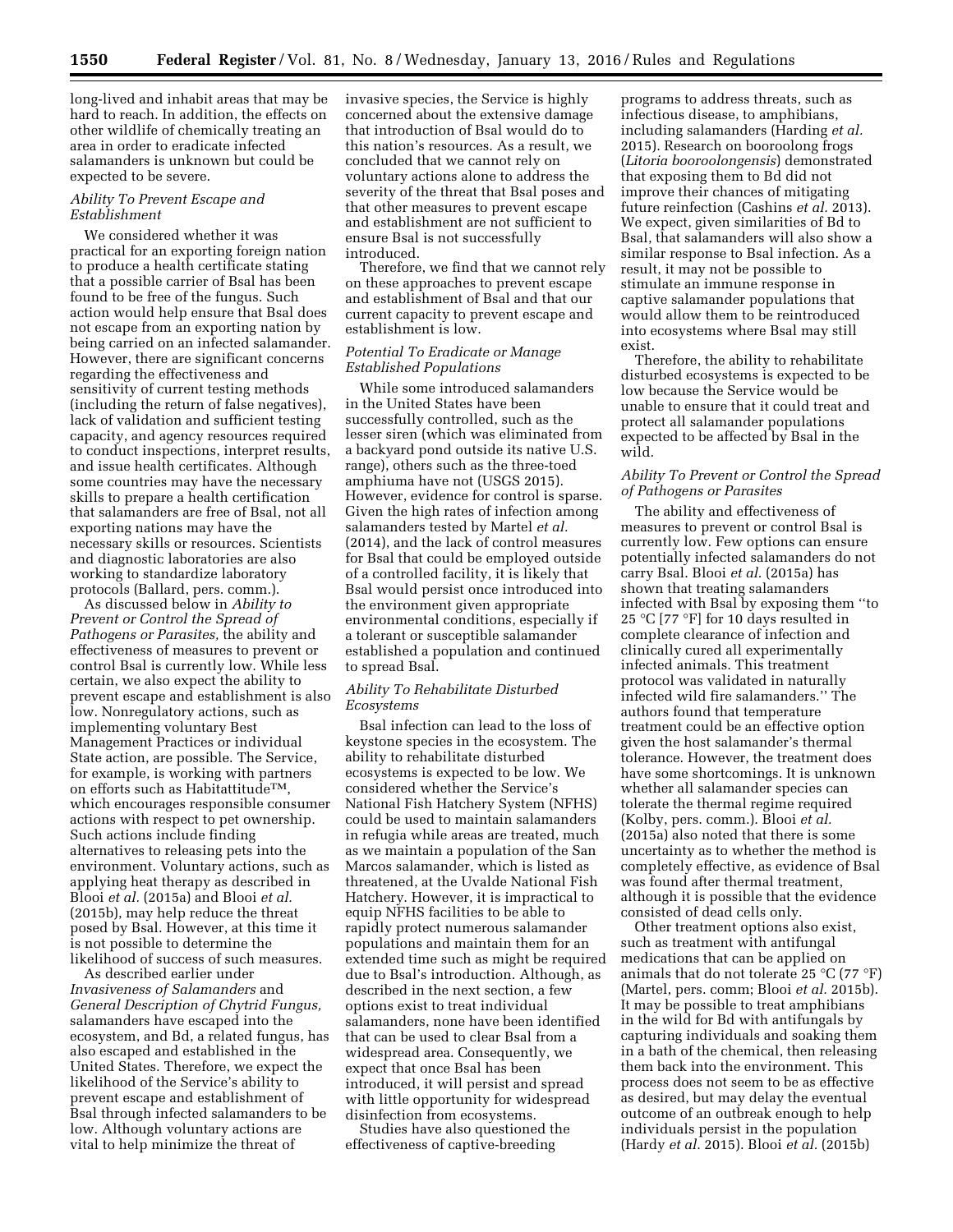identified a method for treating infected salamanders with a combination of antifungals and temperature control that successfully cleared Bsal; however, such treatment worked only for controlled settings such as those found in a laboratory or conservation facility and is impractical to treat widespread areas in the natural environment given the likely cost, personnel, and time needed to locate and treat all salamanders in the wild. As we have noted above under *Environmental Conditions Needed to Survive,* Bsal is likely capable of persisting in the environment without a host by transmission to infected materials. Even if all individuals of a population could be successfully treated, the threat of reintroduction from environmental contamination would still exist.

Given the expected severity of consequences of Bsal introduction, all imported salamanders that could be carriers would need to be treated, which is not practical at this time due to the limited conditions under which this treatment is effective. Not all species will tolerate treatment, and reliable diagnostic capacity is needed to verify that animals do not carry Bsal following treatment. If an outbreak occurs, it would not be practical to locate and treat all individuals in the wild in U.S. ecosystems. While antifungal agents could be applied to all animals, either in the laboratory or perhaps applied over a large geographic area, we are concerned about side effects on the animals being treated. We are also concerned about possible negative environmental effects if a chemical was widely applied (Gyllenhammar *et al.*  2009; Hasselberg *et al.* 2008).

# *Any Potential Ecological Benefits to Introduction*

There are no known benefits of Bsal or of salamanders carrying Bsal. The risks to native wildlife and wildlife resources greatly outweigh any unlikely benefits. There are no other potential ecological benefits for the introduction of Bsal or of Bsal-infected or Bsal-carrier salamanders into the United States.

## **Conclusion**

Overall, there is a high risk to the wildlife and wildlife resources of the United States from salamanders that are capable of carrying Bsal. The United States leads all other countries in salamander diversity. Of the 190 native U.S. species, the vulnerability of 7 has been tested. We find that the fungus can infect and is lethal to at least 2 salamander species native to the United States and that a total of 67 native species are carriers of Bsal. The

vulnerability and carrier status of 103 species have not been evaluated, many of which may also be vulnerable to this potentially deadly fungus. The disease may stress species with less lethal vulnerability under wild conditions; if these species are stressed by other factors, Bsal could cause harm to additional species in the face of cumulative stressors. The benefits that these native salamander species provide to ecosystems, and in turn the ecosystem services that benefit people, are significant. The Service concludes that preventing Bsal from infecting native salamanders will prevent harmful effects to the wildlife and wildlife resources of the United States and merits listing of salamanders capable of carrying Bsal as injurious.

Salamanders capable of carrying Bsal have the potential to escape and spread Bsal. Species capable of carrying Bsal can survive long enough in the wild to transmit the fungus or can transmit it to other carriers while in transit. Bsal can also be introduced and infect native salamanders by improper disposal of material that comes in contact with infected salamanders, and persist long enough in the environment without a host to represent a threat.

There is evidence that all species within a genus, where at least one species has been identified as a carrier of Bsal, can also be a threat. Our analysis found no conclusive evidence to the contrary. We find that, due to shared characteristics by species within a genus, other species within these genera are also highly likely to be carriers of Bsal, even if not every species in the genus has been tested to verify that it is a carrier of Bsal. Hybrids consisting of species found entirely within a genus identified as a carrier are also expected to be carriers.

The main pathway for the global spread of Bsal is the international trade in salamanders. The most likely pathway of a salamander that is a host to Bsal into the United States would include a pet store or online retailer. Listing salamanders that are capable of carrying Bsal as injurious wildlife will significantly confine this pathway and limit Bsal's capacity to be introduced, establish, and spread in the United States.

The current capacity to prevent escape and establishment is low. Rehabilitation of disturbed ecosystems is expected to be very difficult. The ability and effectiveness of measures to prevent or control Bsal is currently low. There are no known benefits of Bsal.

The Service is listing live and dead specimens, including parts. We find the risk of transmission of Bsal to other

salamanders is high from both live and dead specimens. Any salamanders that are infected and lethally vulnerable may die in transport and continue to carry Bsal into the United States. The risk is also high from improper disposal of materials that might be contaminated by those live or dead specimens. While we cannot list contaminated materials as injurious under the authority of the Act, by listing the carriers of Bsal, we seek to prevent the introduction of such materials.

The Service is not adding eggs or gametes because Bsal does not appear to affect reproductive tissue such as eggs or gametes. The Service is not listing genera that we find are not carriers of Bsal because such salamanders are not capable of introducing Bsal to the United States or otherwise transmitting it to native populations. We are also not listing genera where there is no data, even though it is possible that untested genera may also be capable of carrying Bsal.

For the reasons stated, the Service finds the 20 genera of salamanders to be injurious to the wildlife and wildlife resources of the United States. The potential for Bsal introduction into the United States is high, the United States has suitable conditions for Bsal survival, and the consequences of introduction into the United States are expected to be significant and occur across a wide range of the United States. By listing species that can carry Bsal, we are taking immediate action to help ensure the fungus does not enter the United States and infect native salamander populations and cause severe individual mortality, population declines, and ecosystem harm. We are not listing genera for which data is unavailable because we do not have a basis for doing so.

## **Required Determinations**

#### *Regulatory Planning and Review*

Executive Order 12866 provides that the Office of Information and Regulatory Affairs in the Office of Management and Budget (OMB) will review all significant rules. The Office of Information and Regulatory Affairs has determined that this rule is not significant.

Executive Order 13563 reaffirms the principles of Executive Order 12866 while calling for improvements in the nation's regulatory system to promote predictability, to reduce uncertainty, and to use the best, most innovative, and least burdensome tools for achieving regulatory ends. The executive order directs agencies to consider regulatory approaches that reduce burdens and maintain flexibility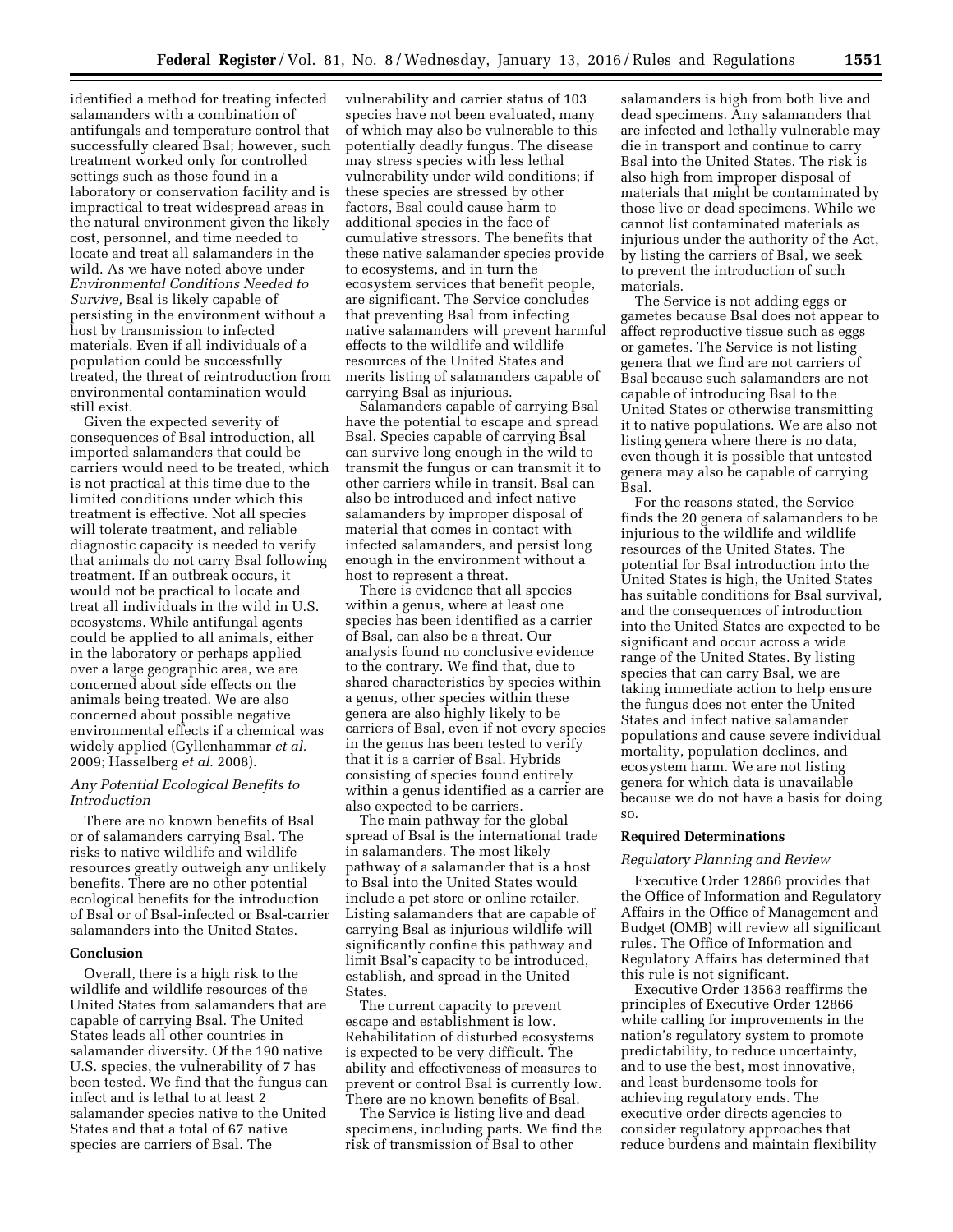and freedom of choice for the public where these approaches are relevant, feasible, and consistent with regulatory objectives. Executive Order 13563 emphasizes further that the regulatory system must allow for public participation and an open exchange of ideas. We have developed this rule in a manner consistent with these principles.

Executive Order 12866, Economic Analysis of Federal Regulations under Executive Order 12866 (OMB 1996), and Circular A–4 (OMB 2003) identify guidelines or ''best practices'' for the economic analysis of Federal regulations. In the context of the specific regulation under consideration, we anticipate minor economic impacts.

The rule listing 20 genera of salamanders would prohibit an estimated 217,000 salamanders from being imported per year, and a minimum of 338 domestically bred salamanders may be affected due to the interstate transportation prohibition. The maximum annual loss to entities that deal in these species is \$3.8 million in revenue. The maximum annual loss to the economy is estimated to be \$10.0 million. The preferred alternative (Alternative 3, described below) does not meet the cost criteria for a significant rule. Furthermore, the preferred alternative is not expected to have a significant economic impact on a substantial number of small entities.

In the long term, the rule is expected to benefit the economy. Efforts to control or eradicate invasive species, and manage the costs they incur to society, once they have become established are generally recognized as being less effective and more expensive than efforts to prevent potentially invasive species from establishing in the first place (Leung *et al.* 2002, Finnoff *et al.* 2007). As a result, sectors of the economy that will not need to expend resources to control or manage injurious wildlife will be expected to gain from a timely listing process.

The Service considered five alternatives under Executive Order 12866 for the economic analysis for this rule: (1) No action; (2) listing species that were identified by Martel *et al.*  (2014) and other sources to be carriers of Bsal; (3) listing all species in genera in which there is at least one confirmed carrier and all species in the genus are likely to be a carrier; (4) listing all salamanders; and (5) requiring a health certificate stating that the animal being moved is free of Bsal, in lieu of or in addition to listing. The purpose of considering alternatives is to identify whether there is a more effective option that can achieve the desired goals of the rule.

Alternative 1 was no action. This is the status quo. We would not list any species of salamanders as injurious. We did not select this option because of the significant risk that Bsal poses to native species and other wildlife resources in the United States. We expect that significantly greater financial and natural resources losses will be incurred by us and our partners in having to manage and respond to Bsal if the fungus establishes and spreads in the United States than by taking action now to prevent and minimize its introduction. No loss of retail sales or economic output due to actions by the Service would result from this alternative. It is expected that costs would be incurred by the salamander and ancillary industries due to Bsal management and the impact of Bsal on the supply of salamanders.

Alternative 2 was listing only those species that Martel *et al.* (2014) and Cunningham *et al.* (2015) (as explained further in Chytridcrisis 2015b) confirmed are carriers of Bsal. The list of species that Martel *et al.* (2014) and Cunningham *et al.* (2015) evaluated is considerably smaller and consists of 27 species. As described earlier in *Vulnerability and Carrier Status,* we have determined that all species in a genus will share similar characteristics that make them capable of serving as a carrier of Bsal. Between 2004 and 2014 (USFWS OLE 2015), 1.6 million salamanders of these species were imported that would have been sold for an estimated retail value of \$22.8 million; the maximum annual loss to entities that deal in these species would be \$2.1 million in revenue. The maximum annual loss to the economy under this alternative is estimated to be \$5.6 million.

Alternative 3 was listing all species in genera where there is at least one confirmed carrier and all species in that genus are likely to be a carrier. As we described earlier, we have a sound scientific basis to conclude that all species in a genus will share similar characteristics in regards to whether they are capable of serving as a carrier of Bsal. Martel *et al.* (2014) did not find any examples of species in a genus where one species was likely to be a carrier and another species was not, with two exceptions as discussed above. Given the significant risk that Bsal poses, we find it is important to list all species that are likely to be carriers of the fungus. This alternative was selected for this interim rule. Between 2004 and 2014 (USFWS OLE 2015), 2.4 million salamanders of these genera were

imported that would have been sold for an estimated retail value of \$41.4 million; the maximum annual loss to entities that deal in these species would be \$3.8 million in revenue. The maximum annual loss to the economy under this alternative is estimated to be \$10.0 million.

Alternative 4 was listing all salamanders in the world. There are approximately 681 species of salamanders. Although some species that we are not listing may be negatively vulnerable to or serve as carriers of Bsal, we are taking immediate action against those species that current scientific research and analysis has confirmed are carriers of Bsal, along with other species in the genus that share the same traits that make them highly likely to be carriers of Bsal. Between 2004 and 2014 (USFWS OLE 2015), 2.5 million salamanders were imported that would have been sold for an estimated retail value of \$43.9 million. The maximum annual loss to entities that deal in these species is estimated to be \$4.0 million in revenue. The maximum annual loss to the economy under this alternative is estimated to be \$10.7 million.

Alternative 5 would have required a health certificate that must accompany salamanders being imported and transported across State lines that states that the animal being imported or moved through interstate movement is free of Bsal in lieu of or in addition to listing. The Service did not select this option because of concerns regarding the effectiveness of current testing methods, the lack of available testing capacity, expenses associated with testing each shipment, and inadequate agency resources to conduct inspections, interpret the results, and issue health certificates. It is uncertain what the loss in revenue and economic output would be due to this alternative. The minimum effect would be identical to Alternative 1 (No Action), and the maximum effect would be that of Alternative 4 (prohibiting all salamanders). The effect on the number imported or transported depends on the cost of compliance. Therefore, of the 2.5 million salamanders that were imported between 2004 and 2014 (USFWS OLE 2015), all or none may have been imported or transported under these circumstances. They would have been sold for up to an estimated retail value of \$43.9 million. The maximum annual loss to entities that deal in these species is \$4.0 million in revenue. The maximum annual loss to the economy is estimated to be \$10.7 million.

We considered other alternatives that we rejected because we do not have the authority under the Lacey Act to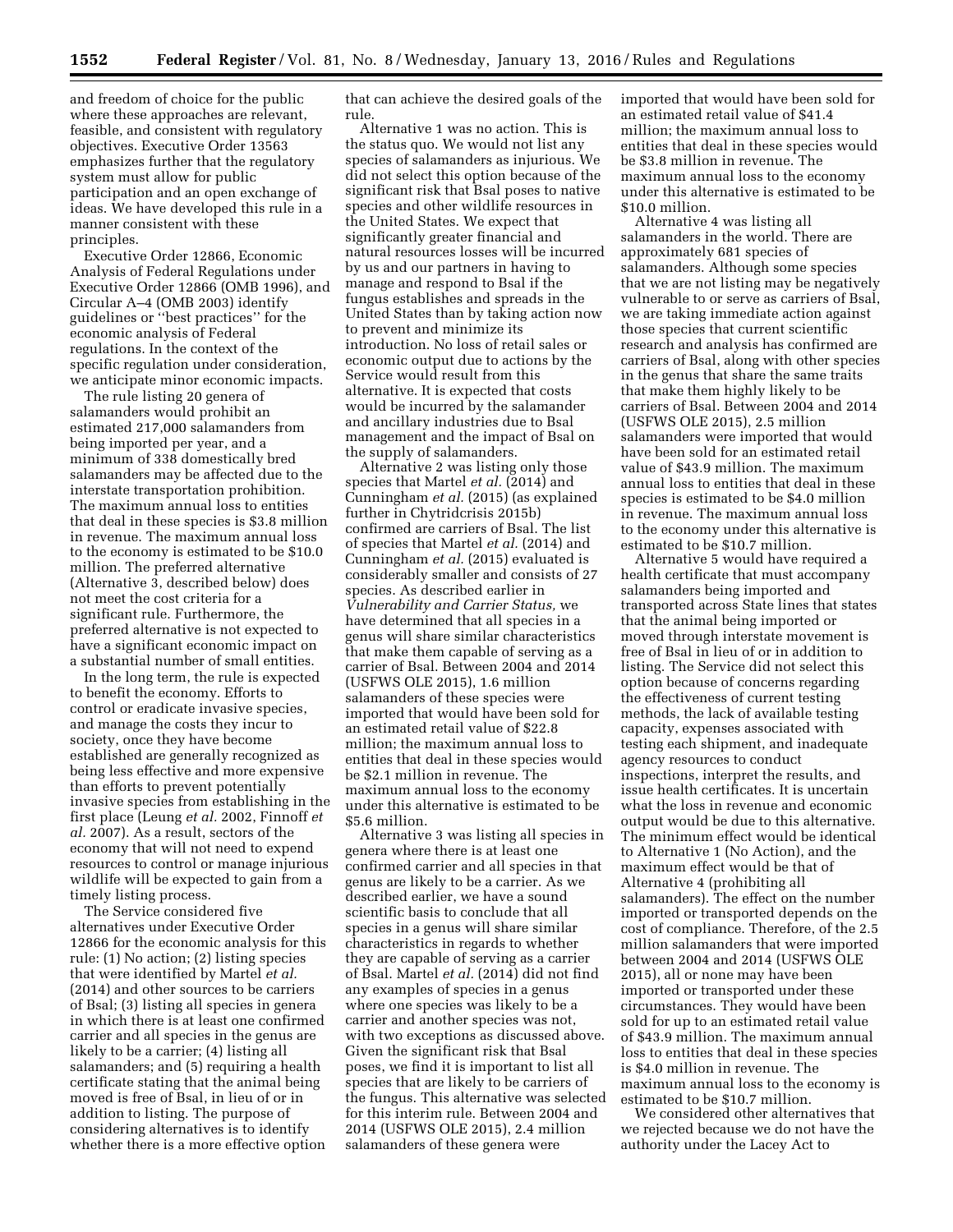implement them ourselves. For example, we do not have the authority or capacity to establish and enforce a quarantine system. As a result, we cannot require all shipments to wait in quarantine for a period of time sufficient to prove that imported animals do not carry Bsal or to treat them prophylactically.

We also considered encouraging partners to take nonregulatory action, such as voluntary Best Management Practices or individual State action. The Service will pursue such actions as it moves forward, and we are working with partners on efforts such as  $Habitattitude<sup>TM</sup>, which encourages$ responsible consumer actions with respect to pet ownership. Voluntary actions, such as applying heat therapy as described in Blooi *et al.* (2015a) and Blooi *et al.* (2015b), may help reduce the threat posed by Bsal. Although voluntary actions are vital to help minimize the threat of invasive species, the Service is highly concerned about the extensive damage that introduction of Bsal would do to this nation's resources and concluded that we cannot rely on voluntary actions alone in this instance to address the severity of the threat that Bsal poses.

### *Regulatory Flexibility Act*

The Secretary of the Interior certifies that this rule will not have a significant economic impact on a substantial number of small entities. A regulatory flexibility analysis under the Regulatory Flexibility Act (as amended by the Small Business Regulatory Enforcement Fairness Act [SBREFA] of 1996) (5 U.S.C. 601, *et seq.*), is not required. The factual basis for this certification is provided in a draft regulatory flexibility analysis in the economic analysis, prepared to accompany this rule, which we briefly summarize below. See **FOR FURTHER INFORMATION CONTACT** or *[http://](http://www.regulations.gov) [www.regulations.gov](http://www.regulations.gov)* under Docket No. FWS–HQ–FAC–2015–0005 for the complete document.

Although an interim rule allows us to move more quickly to implement the listing, it does not change the substantive basis for the listing decision, modify the types of organizations that would be affected by the rule, or affect the future administration of the Act as it applies to small entities to which the listing decision applies. In general, entities that are affected by an injurious listing decision would include:

(1) entities importing animals, gametes, viable eggs, and hybrids of species; and

(2) entities (including breeders and wholesalers) with interstate sales of animals, gametes, viable eggs, and

hybrids. (However, this rule does not include provisions pertaining to gametes and viable eggs.)

The ultimate effects of any listing on these entities would depend on the amount of interstate sales within the taxon's market. Impacts would also depend upon whether or not close substitutes for the species listed by this rule exist. In this case, the rule:

a. Will not have an annual effect on the economy of \$100 million or more.

b. Would not cause a major increase in costs or prices for consumers, individual industries, Federal, State, or local government agencies, or geographic regions.

c. Would not have significant adverse effects on competition, employment, investment, productivity, innovation, or the ability of United States-based enterprises to compete with foreignbased enterprises.

Listing 20 genera of salamanders would prohibit an estimated 217,000 salamanders imported per year; 338 domestically bred salamanders would face the interstate transportation prohibition. The maximum annual loss to entities that deal in these species is \$3.8 million in revenue. Small businesses are expected to incur \$2.3 million of the burden. Impacts per small business may be as high as \$453,000 for importers and \$23,000 for domestic breeders.

The interim rule makes no changes in the compliance requirements of any business. The Service is unaware of any duplicative, overlapping, or conflicting Federal rules. Several States implement similar acts that are more restrictive than the Federal law.

## *Small Business Regulatory Enforcement Fairness Act*

The interim rule is not a major rule under 5 U.S.C. 804(2), the Small Business Regulatory Enforcement Fairness Act. This rule:

a. Would not have an annual effect on the economy of \$100 million or more. The rule listing 20 genera of salamanders, including 201 species, would prohibit an estimated 217,000 salamanders imported per year, and prohibit the interstate movement of at least 338 domestically bred individuals. The maximum annual loss to entities that deal in these species is \$3.8 million in revenue. Small businesses are expected to incur \$2.3 million of the burden. Impacts per small business may be as high as \$453,000 for importers and \$23,000 for domestic breeders. In addition, businesses would also face the risk of fines if caught transporting these salamanders or their parts across State lines. The penalty for violation of the

Act is not more than 6 months in prison and not more than a \$5,000 fine for an individual and not more than a \$10,000 fine for an organization.

b. Would not cause a major increase in costs or prices for consumers, individual industries, Federal, State, or local government agencies, or geographic regions. Businesses breeding or selling the listed salamanders would be able to substitute other species and maintain business. Some businesses, however, may close. We do not have data for the potential substitutions, and, therefore, we do not know the number of businesses that may close.

c. Would not have significant adverse effects on competition, employment, investment, productivity, innovation, or the ability of United States-based enterprises to compete with foreignbased enterprises.

# *Unfunded Mandates Reform Act (2 U.S.C. 1501 et seq.)*

In accordance with the Unfunded Mandates Reform Act (2 U.S.C. 1501), the Service makes the following findings:

a. This rule would not produce a Federal mandate. In general, a Federal mandate is a provision in legislation, statute, or regulation that would impose an enforceable duty upon State, local, or tribal governments, or the private sector.

b. The rule would not have a significant or unique effect on State, local, or tribal governments or the private sector. A statement containing the information required by the Unfunded Mandates Reform Act (2 U.S.C. 1531 *et seq.*) is not required.

#### *Takings*

In accordance with Executive Order 12630 (Government Actions and Interference with Constitutionally Protected Private Property Rights), the rule does not have significant takings implications. A takings implication assessment is not required. This rule would not impose significant requirements or limitations on private property use. While import and interstate transport of any of the listed species is prohibited, any person who currently owns one of the listed species can continue to possess the salamander and engage in intrastate transport and other activities within their State or territory, as allowed under State, tribal, or territorial law.

#### *Federalism*

In accordance with Executive Order 13132 (Federalism), this interim rule does not have significant Federalism effects. A Federalism assessment is not required. This rule would not have any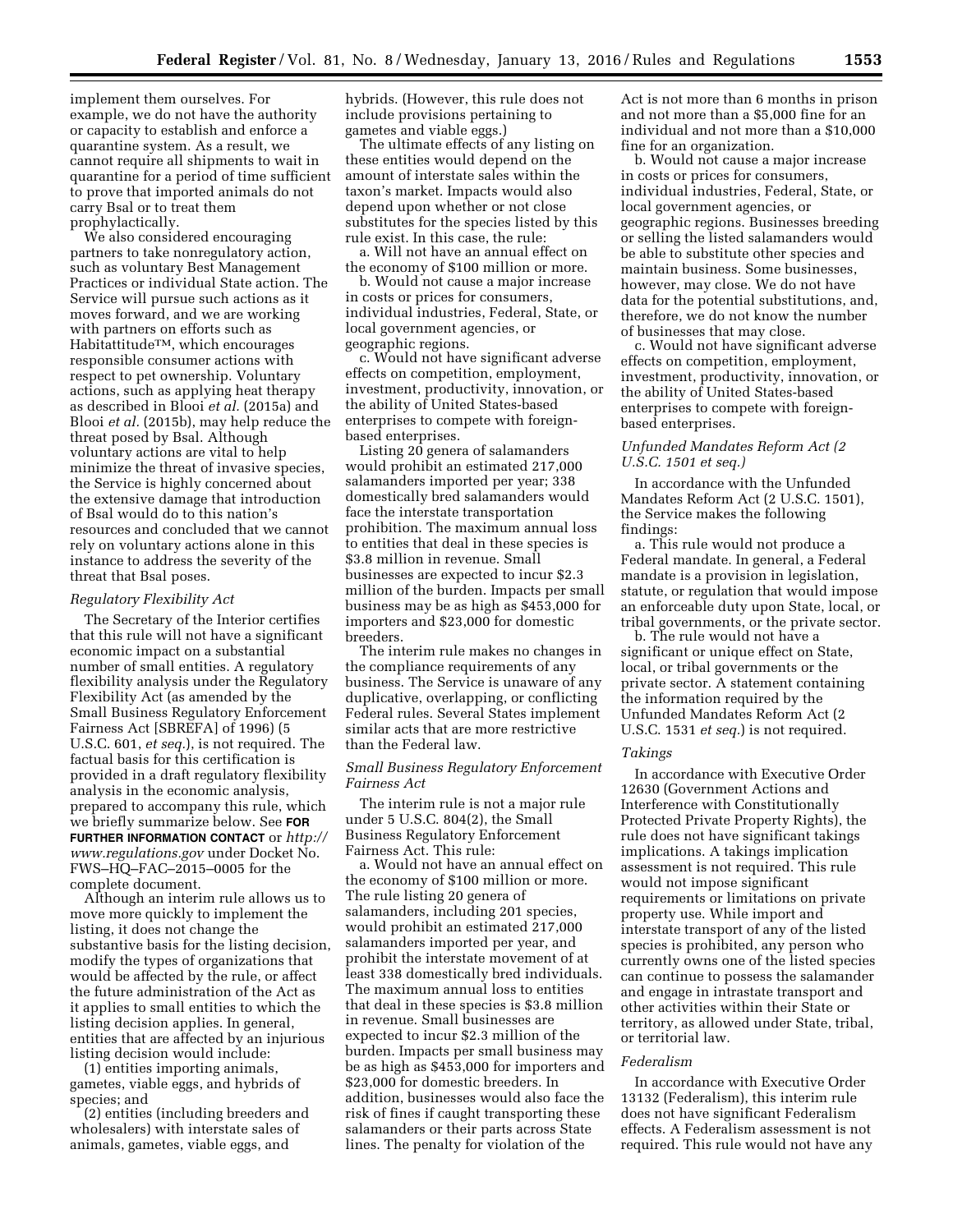direct effects on States, on the relationship between the Federal Government and the States, or on the distribution of power and responsibilities among the various levels of government. Therefore, in accordance with Executive Order 13132, we determine that this rule does not have sufficient Federalism implications to warrant the preparation of a Federalism Assessment.

#### *Civil Justice Reform*

In accordance with Executive Order 12988, the Office of the Solicitor has determined that the interim rule does not unduly burden the judicial system and meets the requirements of sections 3(a) and 3(b)(2) of the Executive Order. The interim rule has been reviewed to eliminate drafting errors and ambiguity, was written to minimize litigation, provides a clear legal standard for affected conduct rather than a general standard, and promotes simplification and burden reduction.

# *Paperwork Reduction Act of 1995 (44 U.S.C. 3501 et seq.)*

This rule does not contain any new collections of information that require approval by OMB under the Paperwork Reduction Act of 1995 (44 U.S.C. 3501 *et seq.*). This rule will not impose new recordkeeping or reporting requirements on State or local governments, individuals, businesses, or organizations. OMB has approved the information collection requirements associated with the required permits and assigned OMB Control No. 1018– 0093, which expires May 31, 2017. We may not conduct or sponsor, and you are not required to respond to, a collection of information unless it displays a currently valid OMB control number.

#### *National Environmental Policy Act*

We have reviewed this rule in accordance with the criteria of the National Environmental Policy Act (NEPA) and our Departmental Manual in 516 DM. This rule does not constitute a major Federal action significantly affecting the quality of the human environment. Under Department of the Interior agency policy and procedures, this rule is covered by a categorical exclusion and preparation of a detailed statement under NEPA is not required because it adds species to the list of injurious wildlife under 50 CFR subchapter B, part 16, which prohibits the importation into the United States and interstate transport of wildlife found to be injurious. (For further information, see 80 FR 66554; October 29, 2015.) We have also determined that

the rule does not involve any of the extraordinary circumstances listed in 43 CFR 46.215 that would require further analysis under NEPA.

#### *Clarity of Rule*

We are required by Executive Orders 12866 and 12988 and by the Presidential Memorandum of June 1, 1998, to write all rules in plain language. This means that each rule we publish must:

a. Be logically organized;

b. Use the active voice to address readers directly;

c. Use clear language rather than jargon;

d. Be divided into short sections and sentences; and

e. Use lists and tables wherever possible.

If you feel that we have not met these requirements, send us comments by one of the methods listed in **ADDRESSES**. To help us revise the rule, your comments should be as specific as possible. For example, you should tell us the numbers of the sections or paragraphs that are unclearly written, which sections or sentences are too long, and the sections where you feel lists or tables would be useful.

## *Government-to-Government Relationship With Tribes*

In accordance with the President's memorandum of April 29, 1994, ''Government-to-Government Relations with Native American Tribal Governments'' (59 FR 22951), Executive Order 13175, and the Department of the Interior's manual at 512 DM 2, we readily acknowledge our responsibility to communicate meaningfully with recognized Federal tribes on a government-to-government basis. In accordance with Secretarial Order 3206 of June 5, 1997 (American Indian Tribal Rights, Federal-Tribal Trust Responsibilities, and the Endangered Species Act), we readily acknowledge our responsibilities to work directly with tribes in developing programs for healthy ecosystems, to acknowledge that tribal lands are not subject to the same controls as Federal public lands, to remain sensitive to Indian culture, and to make information available to tribes. We have evaluated potential effects on federally recognized Indian tribes and have determined that there are no potential effects. This rule involves the importation and interstate movement of salamanders. We are unaware of such movement in these species by tribes.

# *Effects on Energy*

Executive Order 13211 requires agencies to prepare Statements of

Energy Effects when undertaking certain actions. This rule is not expected to affect energy supplies, distribution, and use. Therefore, this action is a not a significant energy action and no Statement of Energy Effects is required.

#### **References Cited**

A complete list of all references used in this rulemaking is available at *<http://www.regulations.gov>* under Docket No. FWS–HQ–FAC–2015–0005.

#### **Authors**

The primary authors of this interim rule are the staff members of the U.S. Fish and Wildlife Service.

#### **List of Subjects in 50 CFR Part 16**

Fish, Imports, Reporting and recordkeeping requirements, Transportation, Wildlife.

# **Regulation Promulgation**

For the reasons discussed in the preamble, the U.S. Fish and Wildlife Service amends part 16, subchapter B of chapter I, title 50 of the Code of Federal Regulations, as follows:

# **PART 16—[AMENDED]**

■ 1. The authority citation for part 16 continues to read as follows:

**Authority:** 18 U.S.C. 42.

■ 2. Revise § 16.14 to read as follows:

### **§ 16.14 Importation of live or dead amphibians or their eggs.**

(a) The importation, transportation, or acquisition of any live or dead specimen, including parts, but not eggs or gametes, of the genera *Chioglossa, Cynops, Euproctus, Hydromantes, Hynobius, Ichthyosaura, Lissotriton, Neurergus, Notophthalmus, Onychodactylus, Paramesotriton, Plethodon, Pleurodeles, Salamandra, Salamandrella, Salamandrina, Siren, Taricha, Triturus,* and *Tylototriton,*  including but not limited to, the species listed in this paragraph, is prohibited except as provided under the terms and conditions set forth at § 16.22 of this part:

(1) *Chioglossa lusitanica* (golden striped salamander).

(2) *Cynops chenggongensis* 

(Chenggong fire-bellied newt).

(3) *Cynops cyanurus* (blue-tailed firebellied newt).

(4) *Cynops ensicauda* (sword-tailed newt).

(5) *Cynops fudingensis* (Fuding firebellied newt).

(6) *Cynops glaucus* (bluish grey newt, Huilan Rongyuan).

(7) *Cynops orientalis* (Oriental fire belly newt, Oriental fire-bellied newt).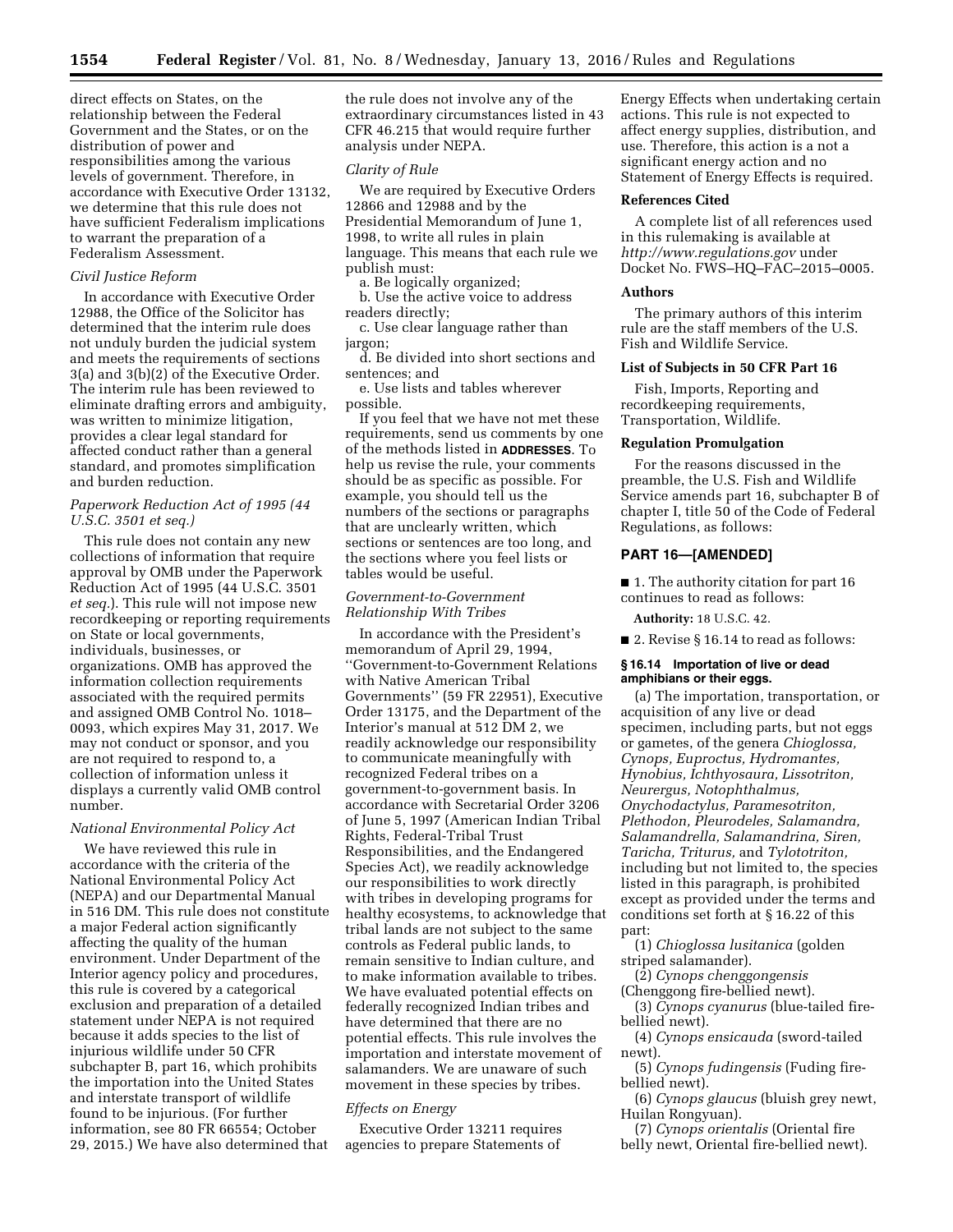(8) *Cynops orphicus* (no common name). (9) *Cynops pyrrhogaster* (Japanese newt, Japanese fire-bellied newt). (10) *Cynops wolterstorffi* (Kunming Lake newt). (11) *Euproctus montanus* (Corsican brook salamander). (12) *Euproctus platycephalus*  (Sardinian brook salamander). (13) *Hydromantes ambrosii* (Ambrosi salamander). (14) *Hydromantes brunus* (limestone salamander). (15) *Hydromantes flavus* (Mount Albo cave salamander). (16) *Hydromantes genei* (Sardinian cave salamander). (17) *Hydromantes imperialis* (imperial cave salamander). (18) *Hydromantes italicus* (Italian cave salamander). (19) *Hydromantes platycephalus*  (Mount Lyell salamander). (20) *Hydromantes sarrabusensis* (no common name). (21) *Hydromantes shastae* (Shasta salamander). (22) *Hydromantes strinatii* or *Speleomantes strinatii* (French cave salamander, Strinati's cave salamander). (23) *Hydromantes supramontis*  (Supramonte cave salamander). (24) *Hynobius abei* (Abe's salamander). (25) *Hynobius amakusaensis*  (Amakusa-sanshouo). (26) *Hynobius amjiensis* (Anji salamander). (27) *Hynobius arisanensis* (Arisan hynobid). (28) *Hynobius boulengeri* (Odaigahara salamander). (29) *Hynobius chinensis* (Chinese salamander). (30) *Hynobius dunni* (Oita salamander). (31) *Hynobius formosanus* (Taiwan salamander). (32) *Hynobius fucus* or *Hynobius fuca*  (Taiwan lesser salamander). (33) *Hynobius glacialis* (Nanhu salamander). (34) *Hynobius guabangshanensis* (no common name). (35) *Hynobius hidamontanus* (Hakuba salamander). (36) *Hynobius hirosei* (no common name). (37) *Hynobius katoi* (Akaishi sanshouo). (38) *Hynobius kimurae* (Hida salamander). (39) *Hynobius leechii* (northeastern China hynobiid salamander). (40) *Hynobius lichenatus* (northeast salamander).

- (41) *Hynobius maoershanensis* (no common name).
- (42) *Hynobius naevius* (blotched salamander). (43) *Hynobius nebulosus* (misty salamander). (44) *Hynobius nigrescens* (black salamander). (45) *Hynobius okiensis* (Oki salamander). (46) *Hynobius osumiensis* (Osumisanshouo). (47) *Hynobius quelpaertensis* (no common name). (48) *Hynobius retardatus* (Hokkaido salamander). (49) *Hynobius shinichisatoi* (Sobosanshouo). (50) *Hynobius sonani* (Sonan's hynobiid). (51) *Hynobius stejnegeri* (Bekko Sansho-uo). (52) *Hynobius takedai* (Hokuriku Sansho-uo). (53) *Hynobius tokyoensis* (Tokyo salamander). (54) *Hynobius tsuensis* (Tsushima Sansho-uo). (55) *Hynobius turkestanicus*  (Turkestanian salamander). (56) *Hynobius yangi* (no common name). (57) *Hynobius yatsui* (no common name). (58) *Hynobius yiwuensis* (Yiwu hynobiid). (59) *Ichthyosaura alpestris* (alpine newt). (60) *Lissotriton boscai* (Bosca's newt). (61) *Lissotriton helveticus* (palmate newt). (62) *Lissotriton italicus* (Italian newt). (63) *Lissotriton kosswigi* (Triton pontue de Kosswig). (64) *Lissotriton lantzi* (no common name). (65) *Lissotriton montandoni*  (Carpathian newt). (66) *Lissotriton vulgaris* (smooth newt). (67) *Neurergus crocatus* (no common name). (68) *Neurergus derjugini* or *Neurergus microspilotus* (Kurdistan newt). (69) *Neurergus kaiseri* (Lorestan newt, Luristan newt, emperor spotted newt, Zagros newt, Iranian harlequin newt, kaiser newt). (70) *Neurergus strauchii* (no common name). (71) *Notophthalmus meridionalis*  (black-spotted newt). (72) *Notophthalmus perstriatus*  (striped newt). (73) *Notophthalmus viridescens*  (eastern newt). (74) *Onychodactylus fischeri* (longtailed clawed salamander). (75) *Onychodactylus fuscus* (Tadami clawed salamander). (76) *Onychodactylus intermedius*  (77) *Onychodactylus japonicus*  (Japanese clawed salamander). (78) *Onychodactylus kinneburi*  (Shikoku clawed salamander). (79) *Onychodactylus koreanus* (Korai-Sansyouo). (80) *Onychodactylus nipponoborealis*  (Riben Bei Zhaoni). (81) *Onychodactylus tsukubaensis*  (Tsukuba clawed salamander). (82) *Onychodactylus zhangyapingi*  (Jilin Zhaoni).
- (Bandai clawed salamander).
- (83) *Onychodactylus zhaoermii*  (Liaoning). (84) *Paramesotriton caudopunctatus*  (spot-tailed warty newt). (85) *Paramesotriton chinensis*  (Chinese warty newt). (86) *Paramesotriton deloustali* (no common name). (87) *Paramesotriton fuzhongensis* (no common name). (88) *Paramesotriton guanxiensis*  (Guangxi warty newt). (89) *Paramesotriton hongkongensis*  (no common name). (90) *Paramesotriton labiatus* (spotless stout newt). (91) *Paramesotriton longliensis* (no common name). (92) *Paramesotriton maolanensis* (no common name). (93) *Paramesotriton qixilingensis* (no common name). (94) *Paramesotriton wulingensis* (no
- common name).
- (95) *Paramesotriton yunwuensis* (no common name).
- (96) *Paramesotriton zhijinensis* (no common name).
- (97) *Plethodon ainsworthi* (Catahoula salamander, bay springs salamander).
- (98) *Plethodon albagula* (western slimy salamander).
- (99) *Plethodon amplus* (Blue Ridge gray-cheeked salamander).
- (100) *Plethodon angusticlavius* (Ozark salamander, Ozark zigzag salamander).
- (101) *Plethodon asupak* (Scott Bar salamander).
- (102) *Plethodon aureolus* (Tellico salamander).
- (103) *Plethodon caddoensis* (Caddo Mountain salamander).
	- (104) *Plethodon chattahoochee*
- (Chattahoochee slimy salamander). (105) *Plethodon cheoah* (Cheoah bald salamander).
- (106) *Plethodon chlorobryonis*

(Atlantic Coast slimy salamander). (107) *Plethodon cinereus* (eastern redbacked salamander, redback salamander, salamandre rayée, red-

backed salamander).

- (108) *Plethodon cylindraceus* (whitespotted slimy salamander).
- (109) *Plethodon dorsalis* (zigzag salamander, northern zigzag salamander).